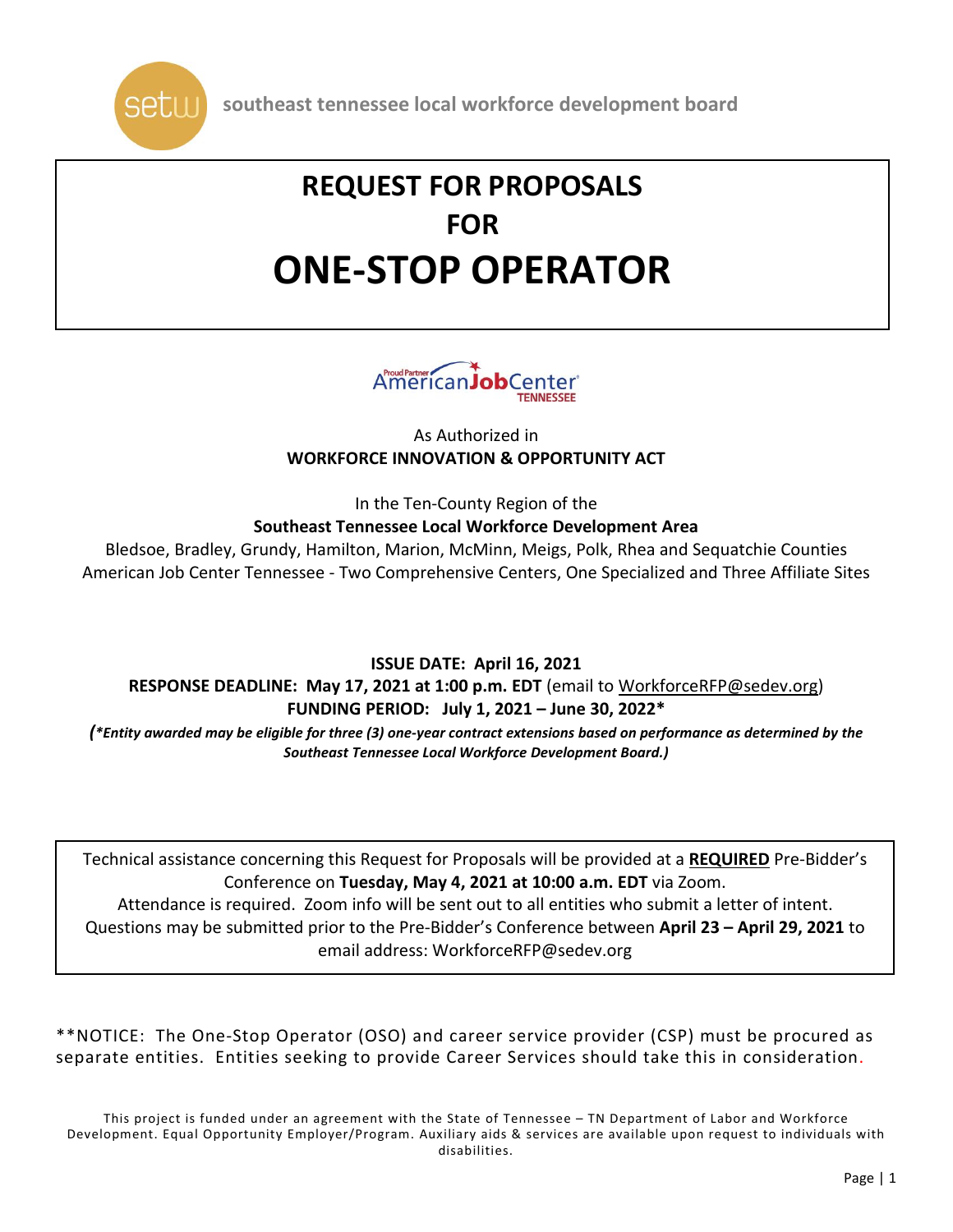## **Table of Contents**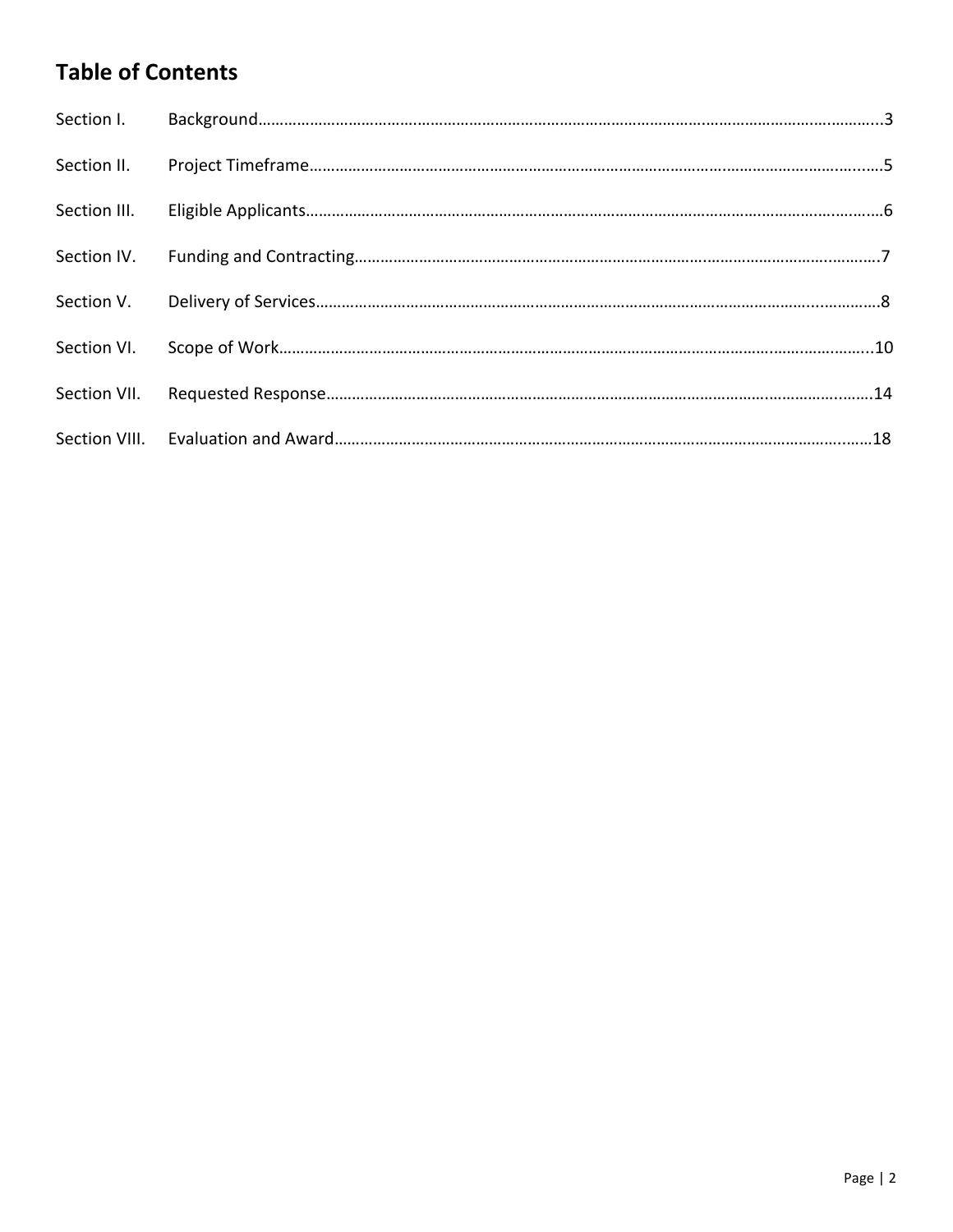## **I. Background:**

The purpose of this Request for Proposal (RFP) is to identify and fund an entity that will provide oversight and functional alignment of the American Job Center system for the Southeast Tennessee Local Workforce Development Area. Entities who wish to submit a proposal are not required to be physically located in the local area; however, employees directly charged to the award are required to be employed in the local area. Staff charged to the grant as indirect admin for oversight may be considered an exception. Please fully disclose the planned staffing model in the response. The proposal will be considered part of the contract.

As directed in TN Workforce Services One-Stop Operator and Career Services Provider Procurement Policy, The One-Stop Operator (OSO) and Career Service Provider (CSP) for Adult, Dislocated Worker, and Youth programs must be procured as separate entities. Should an entity be awarded an OSO contract, the same entity would not be eligible to provide Career Services. Entities seeking to provide Career Services should take this in consideration prior to submitting a proposal. For additional policy details, see TN Workforce Services One-Stop Operator and Career Services Provider Procurement Policy in **Attachment E**.

This project will be funded under WIOA, a federal program funded through the U.S. Department of Labor and the State of Tennessee Department of Labor and Workforce Development. WIOA is a primary source of federal funds for workforce development activities throughout the nation; however, the legislation requires multiple partners to contribute to infrastructure, operations, and services. WIOA funds are awarded to the Chief Elected Officials (CEOs) of a Local Workforce Development Area (LWDA) to serve two primary customers: job seekers and businesses through a One-Stop system branded as the American Job Center (AJC) system.

The intent of WIOA is to strengthen the workforce system through innovation and alignment of services to promote individual and economic growth, meeting the business and industry needs in the local area. One of the main purposes is to assist individuals with barriers in increasing their access to employment, education, training, and support so they may succeed in the labor market. The AJC network in a LWDA must include at least one comprehensive AJC with services offered by all required partners and may include additional affiliate centers and/or access sites.

A Local Workforce Development Board (LWDB), appointed by the CEOs and approved by the Governor, oversees the workforce system and activities in a LWDA. The Board is responsible for meeting performance goals negotiated with the TDLWD. To fully understand the work contained herein, a review of the WIOA final regulations is advised. Hyperlinks to all reference materials are included in **Attachment E.**

The Chief Elected Officials of the Southeast Tennessee Workforce Development Area have appointed the Southeast Tennessee Local Workforce Development Board to oversee workforce services in Bledsoe, Bradley, Grundy, Hamilton, Marion, Meigs, McMinn, Polk, Rhea, and Sequatchie Counties. The Board is comprised of representatives of private sector employers, higher education, organized labor, non-profit organizations, and public entities and is entirely voluntary. The Board, in consultation with the Chief Elected Officials, is responsible for the oversight and selection of providers to form partnerships with the Administrative Entity/Fiscal Agent, the Southeast Tennessee Development (SETD), in the delivery of One-Stop services.

## All communication regarding contract deliverables will be made through the Administrative Entity/Fiscal Agent (SETD).

## *Mission:*

*To create a fully integrated comprehensive workforce development system that aligns business needs with the region's skilled workforce.*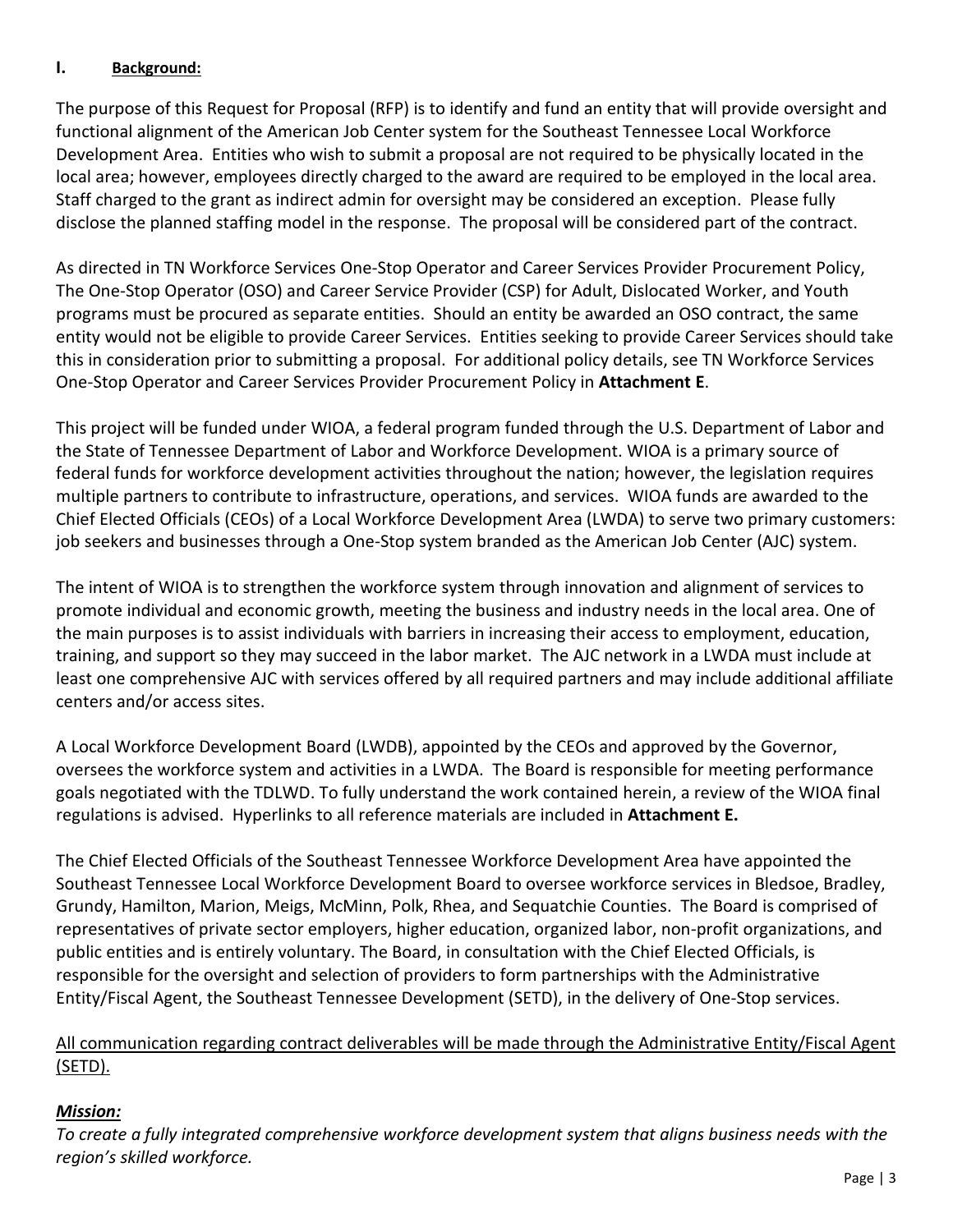#### *Vision:*

Our vision is to collaborate with partners to coordinate a defined and innovative path that positions Southeast *Tennessee as the best local workforce region for equitable opportunity among residents and industry.*

## *Definitions and Acronyms:*

**Workforce Innovation and Opportunity Act (WIOA)** – a federal program for workforce development activities that is administered by the State of Tennessee Department of Labor and Workforce Development through nine LWDAs or Local Areas that are geographically designated by the Governor. For purposes of this RFP, the geographic area is Southeast Tennessee Workforce Development Area.

**State Workforce Development Board (SWDB)** – Oversight and policy making board appointed by the Governor to oversee the system.

**Local Workforce Development Board (LWDB)**- Oversight and policy making board that is appointed by the Lead Chief Elected Official with multiple responsibilities as defined in WIOA, but inclusive of a provision that certain operators and service providers be competitively procured.

**Chief Elected Official (CEO)** – The lead elected official in each county within the LWDA that develops an agreement to designate the fiscal agent and the appropriate member of the LWDB per Section 107 (b) of WIOA. The agreement also designates a Lead Chief Local Elected Official (CLEO) that will serve as the Grant Recipient.

**Tennessee Department of Labor and Workforce Development (TDLWD)** – As it relates to this RFP, the Governor of Tennessee has assigned the role of State Administrative Entity to the TDLWD. The TDLWD, under the direction of the SWDB is responsible for guiding the establishment of an integrated, statewide One-Stop service delivery system known as the American Job Center (AJC).

**Fiscal Agent** – Entity designated by the Chief Elected Officials who administers program funds, monitors, and contracts.

**American Job Center (AJC)** – A One-Stop center for job seekers and employers comprised of various service providers working to deliver seamless services.

**Memorandum of Understanding (MOU)** – The MOU is an agreement entered into by all mandated and additional partners in a local area that provides the framework for how services will be delivered seamlessly in the AJC. Mandated partners are required to be a party to the MOU and the IFA.

**Infrastructure Funding Agreement (IFA)** – The financial budget that details the costs associated with operations in an American Job Center, providing the details of cost sharing for each partner located in an AJC. The IFA is an attachment to the MOU.

**Administrative Entity** - May be the same as the Fiscal Agent but performs additional functions beyond monitoring and contracting to include serving as Staff to the Board (LWDB).

**One-Stop Operator (OSO)** – Entity procured by the Local Board to functionally manage all AJC operations and staff from multiple providers.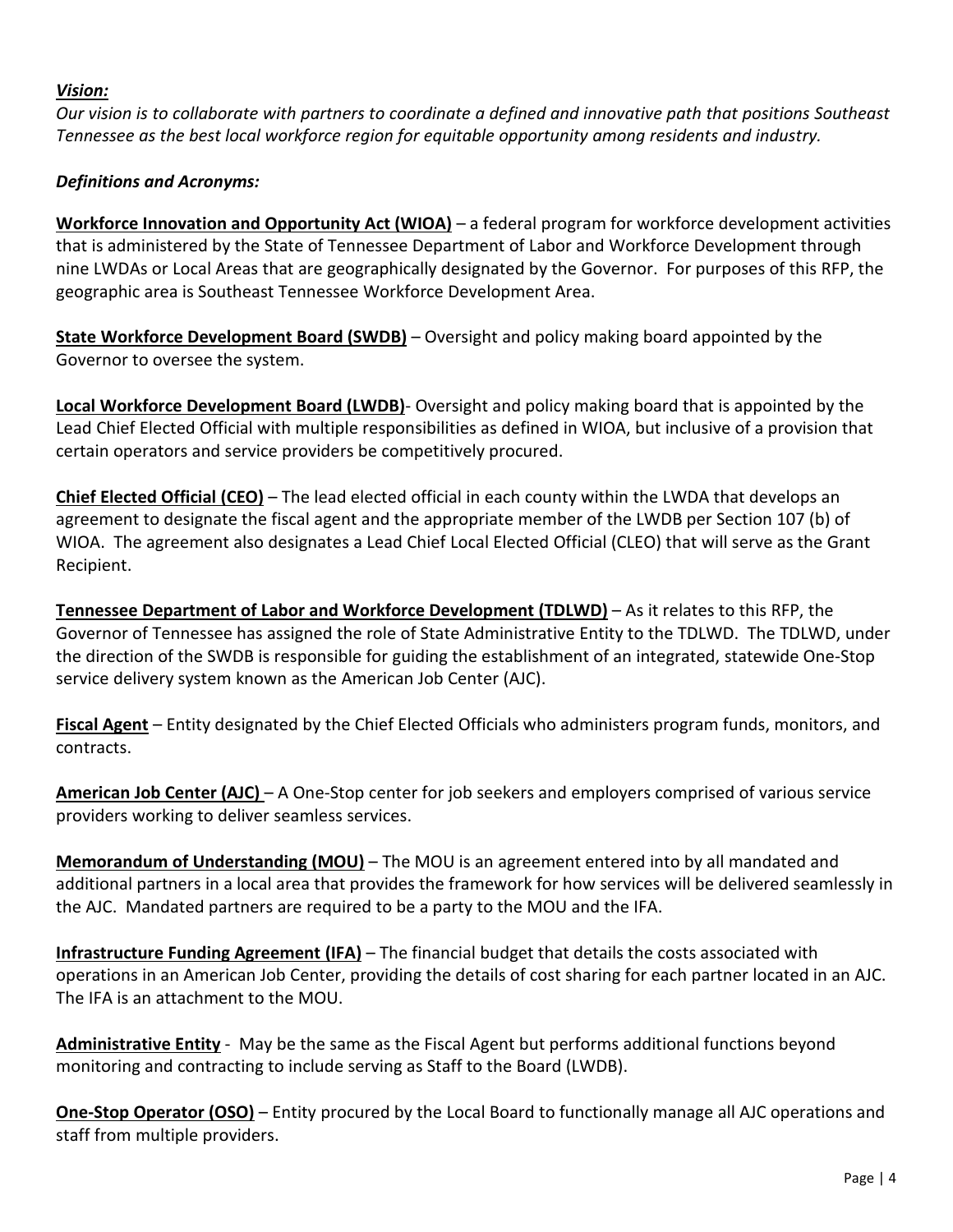**Career Services Provider (CSP)** – Entity procured by the Local Board to provide staff to deliver Title I Career Services in the AJCs to targeted populations in cooperation with the Administrative Entity and Fiscal Agent.

#### *RFP Summary and Roles:*

WIOA provides for a customer centered workforce system that is accessible to all job seekers, and training that is job driven. Under WIOA, partner programs and entities that are jointly responsible for workforce and economic development, education, and other human resource programs, collaborate to create a seamless customer-focused American Job Center network that integrates service delivery across all programs to make it easier for workers to access the services they need to obtain skills and employment.

The One-Stop Operator complements the work of the Board and facilitates the oversight and delivery of workforce services in the local area through functional alignment for all WIOA mandated and additional partner programs in the AJC system as outlined in the local area's Memorandum of Understanding (link in **Attachment E**). The role of the One-Stop Operator is to provide oversight and functional supervision for all American Job Center staff and offer a comprehensive set of employment and training services to those eligible for all partner programs One-Stop system.

The role of Business Services will be complementary to the employer engagement work that is initiated by the Local Workforce Development Board. The Administrative Entity will remain the primary contact for economic development as it relates to new and expanding industry and presentation of the workforce services available under the Board for the region. Coordination with the OSO and other AJC staff will be facilitated when appropriate.

The selected OSO provider will be responsible for managing the WIOA Performance Measures that are negotiated with the State by the Board and the performance of public workforce system overall, including but not limited to customer satisfaction and continuous improvement, intake and referrals systems, performance of service integration and team functions, etc. The negotiated performance targets and local Key Performance Indicators are summarized in the Summary of Performance – Negotiated Performance and KPI Targets section of this RFP. A link is provided to the metrics in **Attachment E** of this RFP

| <b>RFP Release</b>                            | April 16, 2021                                                                               |  |
|-----------------------------------------------|----------------------------------------------------------------------------------------------|--|
| Notice of Intent to Apply (REQUIRED)          | April 29, 2021                                                                               |  |
| Bidders Questions submitted via email         | From: April 23, 2021 to April 29, 2021<br>to workforceRFP@sedev.org (email submissions only) |  |
| <b>REQUIRED</b> Pre-Bidders Conference        | May 4, 2021 at 10:00 a.m. EDT                                                                |  |
| <b>Proposal Deadline</b>                      | May 17, 2021 at 1:00 p.m. EDT                                                                |  |
| Review Committee Approval                     | May 18, 2021 - May 25, 2021                                                                  |  |
| Executive Committee Approval and Notification | May 26, 2021                                                                                 |  |
| <b>LWDB Ratification</b>                      | June 9, 2021                                                                                 |  |
| <b>Anticipated contract Start Date</b>        | <b>July 1, 2021</b>                                                                          |  |

## **II. Project Timeframe:**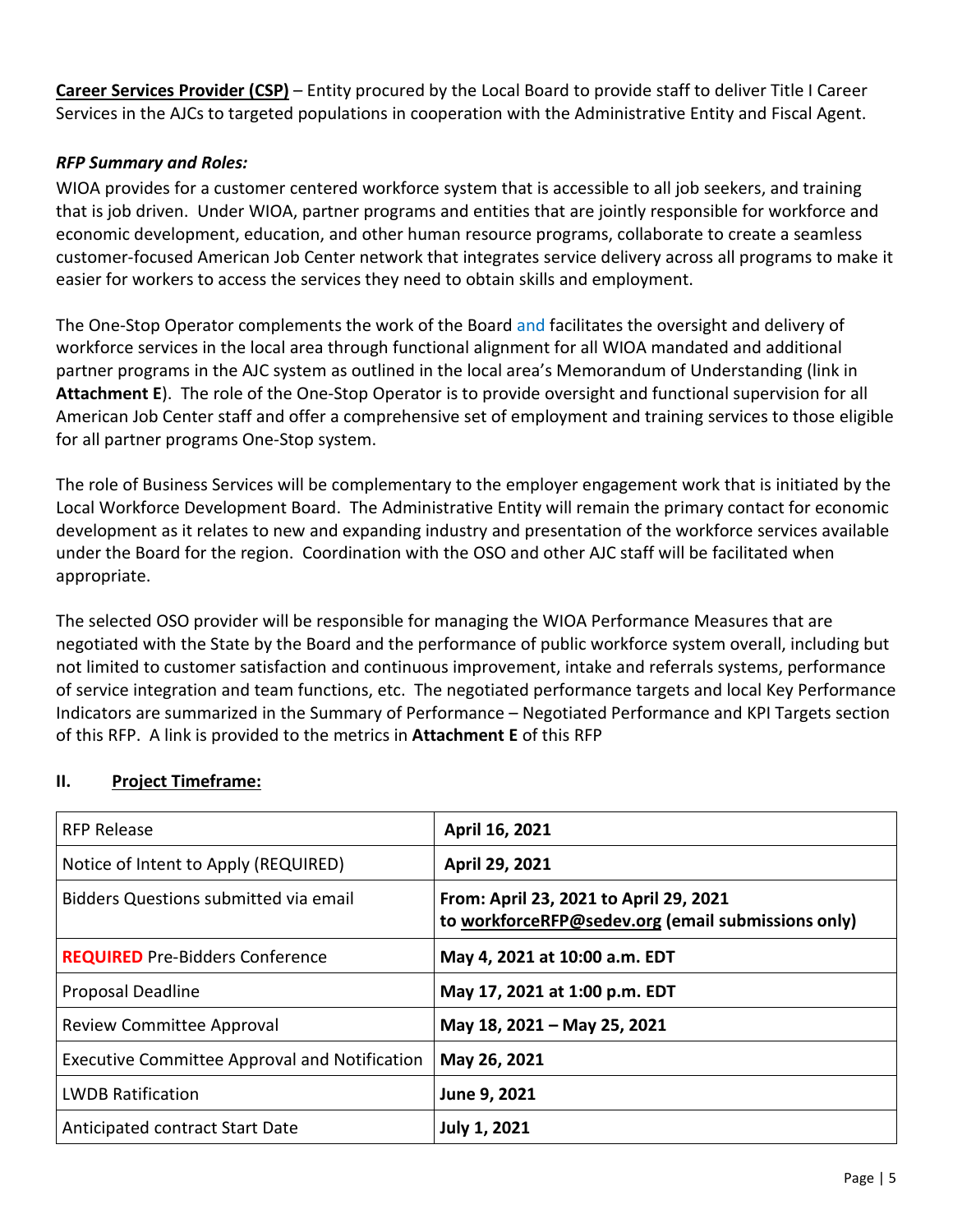## **III. Eligible Applicants:**

WIOA sec. 3(41) defines a One-Stop Operator as one or more entities designated or certified under WIOA sec. 121(d). Such designation or certification must be through a competitive process. The One-Stop Operator must be an entity (public, private, or nonprofit) or a consortium of entities that, at a minimum, includes three or more of the required one-stop partners of demonstrated effectiveness, located in the local area. Entities selected and serving as One-Stop Operators are subrecipients of a Federal award and thus are required to follow the Uniform Guidance.

The types of entities that may be a **One-Stop Operator** include, but are not limited to:

- An institution of higher education
- Nontraditional public secondary schools, night schools, adult education schools, Career and Technical Education schools – *Note: Elementary schools and secondary schools are not eligible to be selected as the One-Stop Operator*
- An Employment Service State Agency established under Wagner Peyser
- A community-based, non-profit organization or workforce intermediary
- A government agency (i.e. a municipality)
- Other interested organizations or entities capable of carrying out the duties of the One-Stop Operator, including Local Chambers of Commerce, business organizations, or labor organizations
- Private for-profit entities

Note: Should a for-profit entity (or a consortium that includes a for-profit entity) be selected as a One-Stop Operator, there are two points that must be kept in mind: First, except for WIOA Title I funds (Adult, *Dislocated Worker, and Youth), no profit may be paid from USDOL awards. Second, 2 CFR 200.323(b)* requires profit to be negotiated as a separate element of price for each contract in which there is no price *competition or in which a cost analysis is performed***.** 

Additionally, the State and local boards shall ensure that in carrying out activities under WIOA, partners will:

- disclose any potential conflicts of interest arising from the relationships with training service providers or other service providers;
- comply with Federal regulation and procurement policies.

## **Minimum Requirements of Eligibility**

In order to be considered responsive, a bidder must meet the following requirements:

- 1. Provide two years of audited financial history. Adequate documentation could include recent audit reports, the entity's Comprehensive Annual Financial Report (AFR), an independent review by a certified public accountant, tax records, or another recognized review of accounting process and procedures.
- *2.* Provide an organizational chart. Bidders must describe whether the entity will employ current or newly hired staff in the response. This must be accompanied with resumes of current staff job postings for any new positions. The planned structure will become part of the competitive bid.
- 3. All organizations that are private, for-profit, or not-for-profit must acknowledge good standing and provide Certificate of Good Standing from Tennessee or their respective state's Secretary of State's office.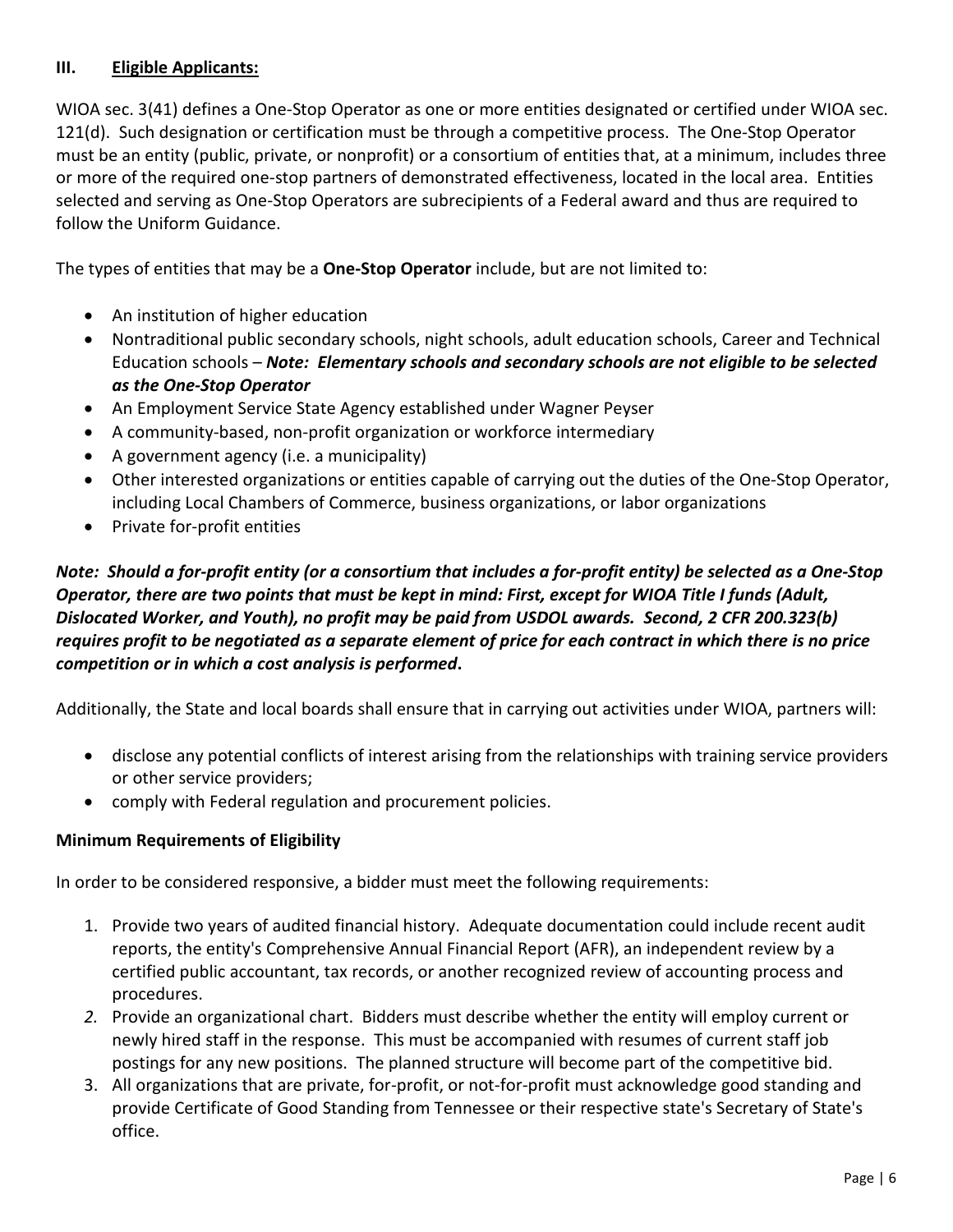- 4. All bidders are required to provide their Dun & Bradstreet number (DUNS number). The Procurement Coordinator will declare entities **ineligible** if they are presently debarred, suspended, proposed for debarment, declared ineligible or voluntarily excluded from participation in this transaction by any State or Federal department or agency. Respondents must disclose any legal judgments, claims, arbitration proceedings, lawsuits or other legal proceedings pending or outstanding (unresolved) against the organization, its owners, officers, or principals.
- 5. Respondents must specifically agree that they will comply fully with the non-discrimination and equal opportunity provisions of:
	- Section 188 Workforce Innovation and Opportunity Act and all provisions of Title VI of the Civil Rights Act of 1964, as amended, which prohibits discrimination against all individuals in the United States on the basis of race, color, religion, sex (including pregnancy, childbirth, and related medical conditions, transgender status, and gender identity), national origin (including limited English proficiency), age, disability, or political affiliation or belief, or against beneficiaries on the basis of either citizenship status or participation in any WIOA Title Ifinancially assisted program or activity
	- Americans with Disabilities Act of 1990 (42 U.S.C. 12101 et seq) regarding physical and programmatic accessibility of facilities, programs and services, technology, and materials for individuals with disabilities, including providing staff training and support for addressing the needs of individuals with disabilities (WIOA Section 108(b)(6)(C).
	- Section 504 of the Rehabilitation Act of 1973, as amended, which prohibits discrimination against qualified individuals with disabilities.
	- The Age Discrimination Act of 1975, as amended, which prohibits discrimination on the basis of age.
	- Title IX of the Education Amendments of 1972, as amended, which prohibits discrimination on the basis of sex in educational programs.
	- Nontraditional Employment for Women Act of 1991
	- Title VII of the Civil Rights Act of 1964 (Pub. L. 88-352) (Title VII), as amended, as it appears in volume 42 of the United States Code, beginning at section 2000e. Title VII prohibits employment discrimination based on race, color, religion, sex, and national origin*.* (for-profit entities)
	- 29 CFR part 37-38 and all other regulations implementing the laws listed above. This assurance applies to the grant applicant's operation of the WIOA Title I-financially assisted program or activity, and to all agreements the grant applicant makes to carry out the WIOA Title Ifinancially assisted program or activity. The grant applicant understands that the United States has the right to seek judicial enforcement of this assurance.

## **IV. Funding and Contracting:**

The Board will award funds to successful proposers to promote continuity and coordination of services identified in the RFP. The Board will award an initial contract to successful respondents effective July 1, 2021 through June 30, 2022 with an **annual budget not to exceed \$350,000.00 (three hundred fifty thousand dollars)**. Subject to performance of deliverables and available funds, the selected entity may be eligible for up to three (3) additional one-year contract extensions based on performance as determined by the Southeast Tennessee Local Workforce Development Board and the availability of funding.

In the event of a termination of contract for any reason, accrued liability for any unused annual and sick leave will be reimbursed at a **maximum of 96 hours** for each employee, with a **maximum liability of \$20,000.00** to the program. All funding for this RFP is contingent upon the Board and partner agreement of fund availability.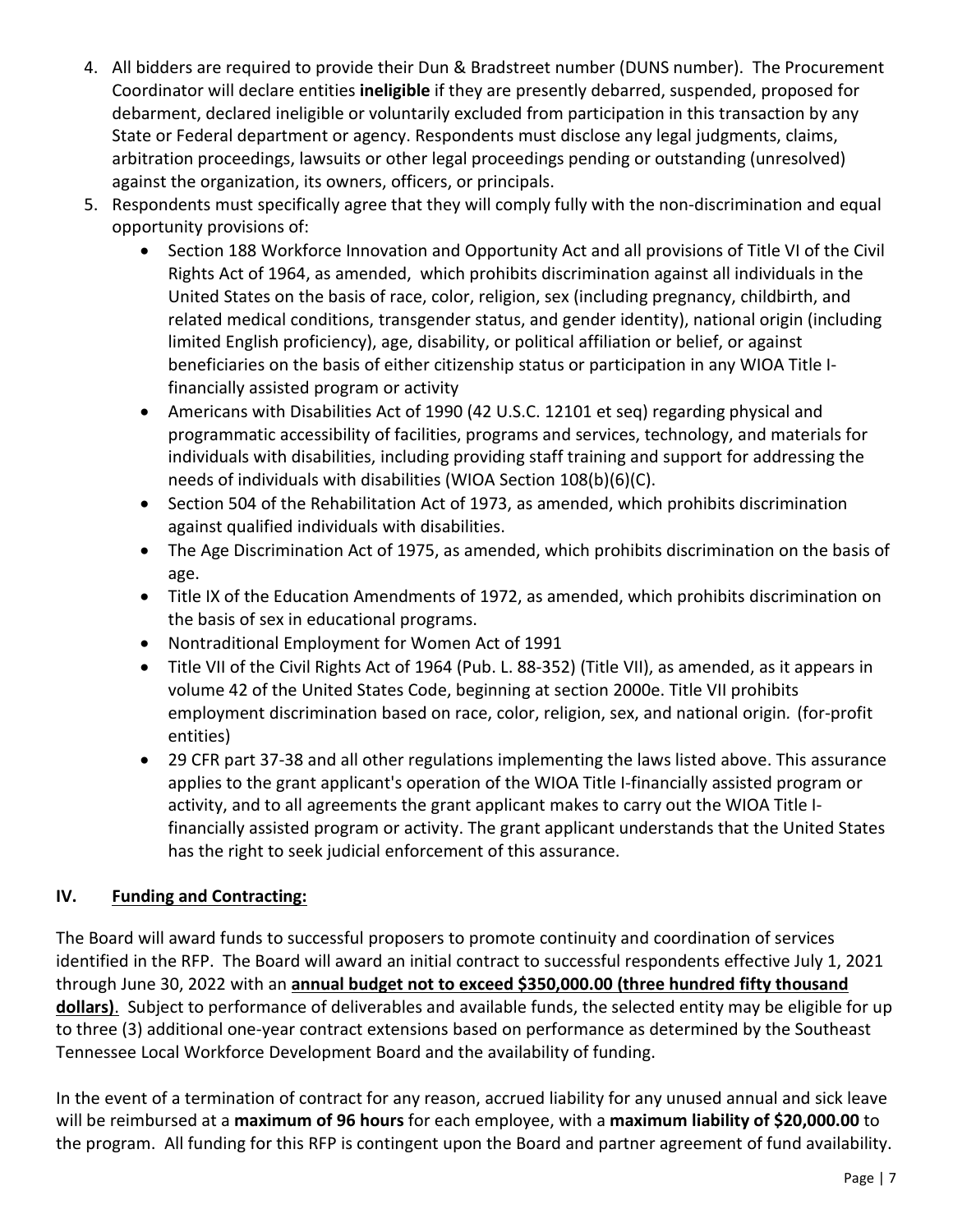If a contract is awarded, the submitted proposal will become part of the official contract file. Any commitments made in the proposal will be binding on the contractor. The fiscal agent operates on cost reimbursement method. No expenses are reimbursable until a contract has been fully executed (signed by all parties). Monthly invoices are due by the  $10<sup>th</sup>$  of the month for the previous month and must include sufficient documentation to support reimbursement. Invoices will be paid within 30 days of receipt of approved documentation.

The provider may only enter into subcontracts with pre-approved written consent of the funder. Competitive procurement is required for all services that benefit the public, Office of Management and Budget (OMB) Super Circular (2 CFR 200.330).

The issuance of this solicitation in no way commits the Board to pay any cost for the preparation and submission of a proposal. The Bidder assumes all costs of preparation of the proposal and any presentation necessary for the proposal process.

## **V. Delivery of Services:**

The Board announces the release of a Request for Proposals to provide One-Stop Operator services in the AJC locations throughout Southeast. OSO staff must be physically located in the comprehensive centers below and be available in-person, by phone, or via technology to the affiliate centers and access points as listed below:

## **Comprehensive American Job Center Locations:**

American Job Center - Chattanooga—Eastgate Town Center Address: 5600 Brainerd Road City/State/Zip: Chattanooga, TN 37411 Phone: (423) 894-5354 Website: secareercenter.org

American Job Center - Athens Address: 410 North Congress Parkway City/State/Zip: Athens, TN 37303 Phone: (423) 745-2028 Website: secareercenter.org

## **Affiliate American Job Center Locations:**

American Job Center – Cleveland Address: 3535 Adkisson Drive City/State/Zip: Cleveland, TN 37312 Phone: (423) 790-5552 Website: secareercenter.org

American Job Center – Marion County) Address: 5510 US-41 City/State/Zip: Jasper, TN 37347 Phone: (423) 837-9103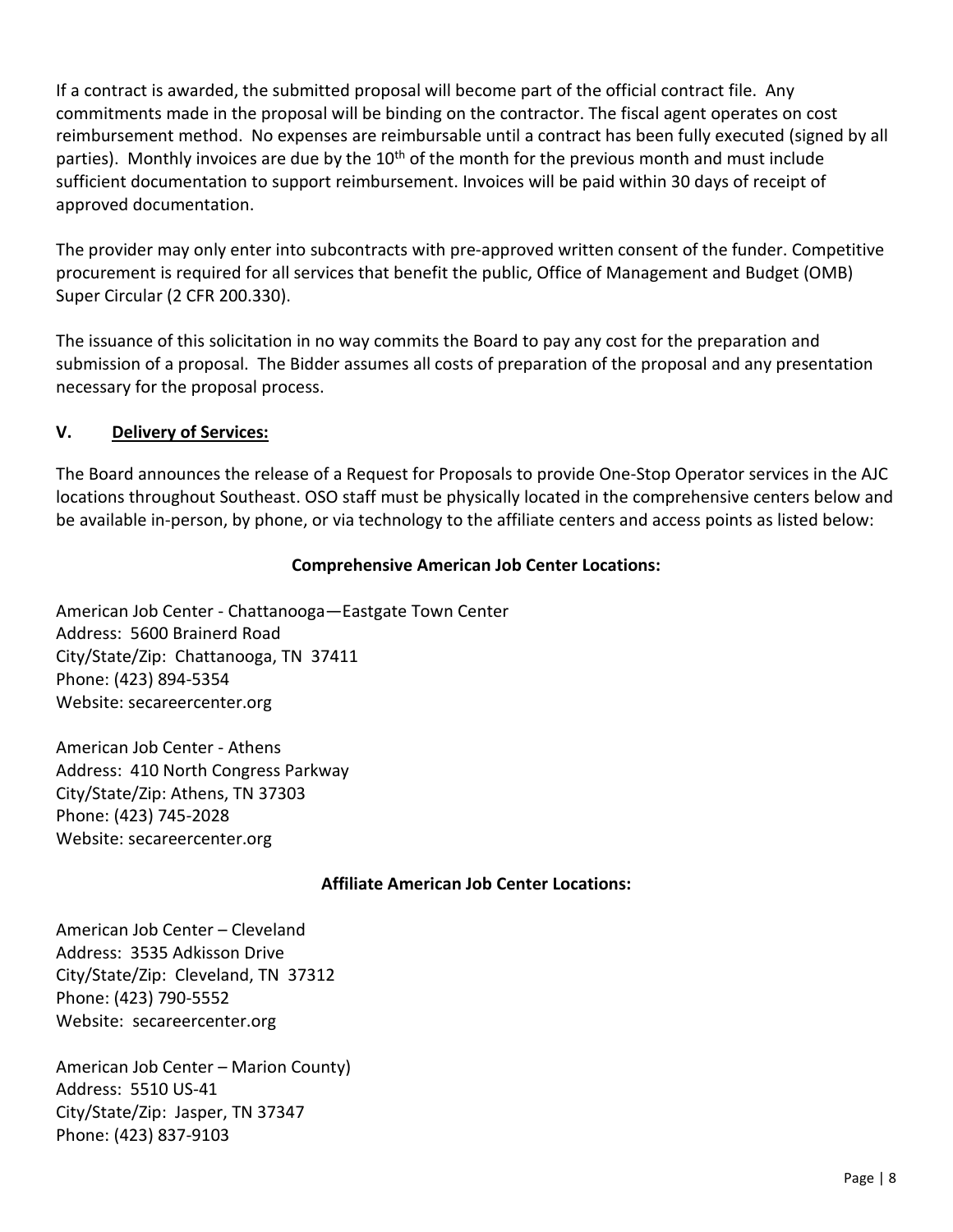#### Website: secareercenter.org

American Job Center – Dayton Address: 200 4<sup>th</sup> Avenue City/State/Zip: Dayton, TN 37231 Phone: (423) 570-1107 Website: secareercenter.org

#### **Specialized American Job Center Location – Pending Certification:**

American Job Center - Tracy City Address: 14399 US-41, City/State/Zip: Tracy City, TN 37387 Phone: TBD Website: secareercenter.org

#### **Access Points as Determined by the Board**

Southeast seeks to expand access to the public workforce system by developing additional Access Points supported by the One-Stop Operator who will coordinate access via technology and ensure physical and programmatic accessibility.

All American Job Centers in the local area are required to be open during the hours of 8:00 a.m. to 4:30 p.m. Centers are located in both Eastern and Central time zones and will follow the hours of operation for the respective time zones. The Board reserves the right to establish service hours at other times to accommodate schedules of individuals who cannot access the centers during the core hours. Holiday closures must conform to TDLWD recognized holidays. One-Stop Centers must adhere to these holidays, regardless of the holidays that are observed by contract agent. If the AJC is located within a community college or other agency, then the hours of operation for the AJC must adhere to the TDLWD hours and holidays rather than the hours and holiday schedule set by the agency.

The STLWDB encourages access to services outside of regular business hours (such as nights and weekends) when doing so is possible and best serves the needs of the AJC customers. The OSO is responsible for planning and implementing flexible hours set by the local board.

| <b>Onsite partners may include the following: One-Stop Operator</b>            |  |  |  |
|--------------------------------------------------------------------------------|--|--|--|
| Title I Adult, Dislocated Worker, Youth                                        |  |  |  |
| <b>Title II Adult Education</b>                                                |  |  |  |
| Title III Wagner Peyser                                                        |  |  |  |
| Title IV Vocational Rehabilitation                                             |  |  |  |
| TANF (Temporary Assistance for Needy Families)                                 |  |  |  |
| <b>Veteran Services</b>                                                        |  |  |  |
| TAA/TRA (Trade Assistance Act)                                                 |  |  |  |
| <b>RESEA</b> (Reemployment Services)                                           |  |  |  |
| SNAP E & T (Supplemental Nutrition Assistance Program Employment and Training) |  |  |  |
| Job Corps                                                                      |  |  |  |
| Others                                                                         |  |  |  |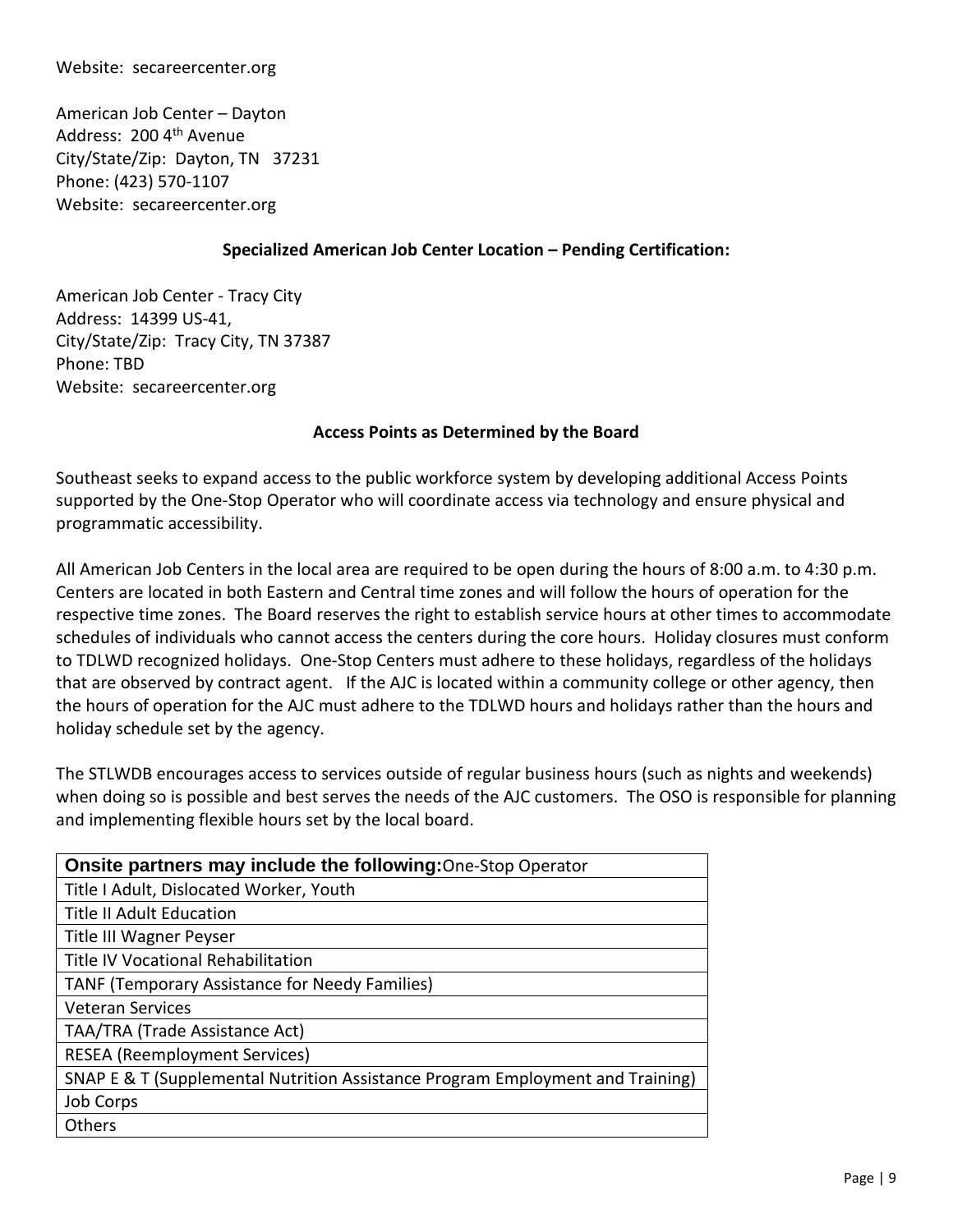Staff hired to work for the provider in the above centers and in conjunction with the partners will deliver services that include oversight and functional management of the American Job Center System in the local area, recruitment, and eligibility of customers, developing a service plan, referral to appropriate services, including but not limited to training, support services and maintaining follow-up with the customer to track and assure performance.

SETD will hold the lease on all AJCs and will provide dedicated office space and equipment for contracted staff. The AJCs listed above have been certified by the Tennessee Department of Labor and Workforce Development and will undergo an annual certification in partnership with the One-Stop Operator and approved by the Board. To maintain certification, all AJCs must have the equivalent of at least one full-time WIOA Title I staff member on site.

## **VI. Scope of Work:**

The Local Workforce Development Board envisions a system where a One-Stop Operator will coordinate with various partners (who are co-located and not co-located) in the Southeast Tennessee region (Bledsoe, Bradley, Grundy, Hamilton, Marion, McMinn, Meigs, Polk, Rhea, and Sequatchie) to provide a set of comprehensive and integrated education and training supports in partnership between the Administrative Entity (SETD) and referral contractors that offer unique expertise. These partnerships should increase the number of participants that are productively engaged in the workforce, thereby increasing self-sufficiency, labor force participation, and reducing poverty.

The OSO will also coordinate with the board to implement and execute on elements of the local and regional plan in coordination with the Regional Planning Council and areas of the Grand East Region. Planning document links can be found in **Attachment E**.

The following items are the other required duties of the OSO:

## **Manage Daily AJC Operation and Service Delivery:**

To ensure that all AJCs are operating in an effective and efficient manner, the OSO must:

- Act as liaison with the Board and One-Stop System
- Coordinate service delivery of required AJC partners as outlined in the Memorandum of Understanding
- Manage daily operations in coordination with WIOA fiscal agent for the lease, utilities, and other activities to support the centers.
- Coordinate with the Administrative/Fiscal Agent on IFA updates for the AJCs
- Manage AJC hours of operation; and
- Ensure that every AJC in the LWDA is physically and programmatically accessible to individuals with disabilities.

## **Ensure Coordination of Partner Programs within the AJC System:**

To ensure all required services are provided in the AJC system the OSO must:

- Maintain a list of all partner programs, to include a brief description of services available by each partner within each AJC.
- Monitor partner adherence to the MOU and report MOU changes to the LWDB.
- Provide integration of services in the center under the direction of the Regional Planning Council.
- Disseminate and implement state and local policy and procedural changes to all applicable program staff within the AJC.
- Ensure compliance with all federal, state, and local regulations and policies.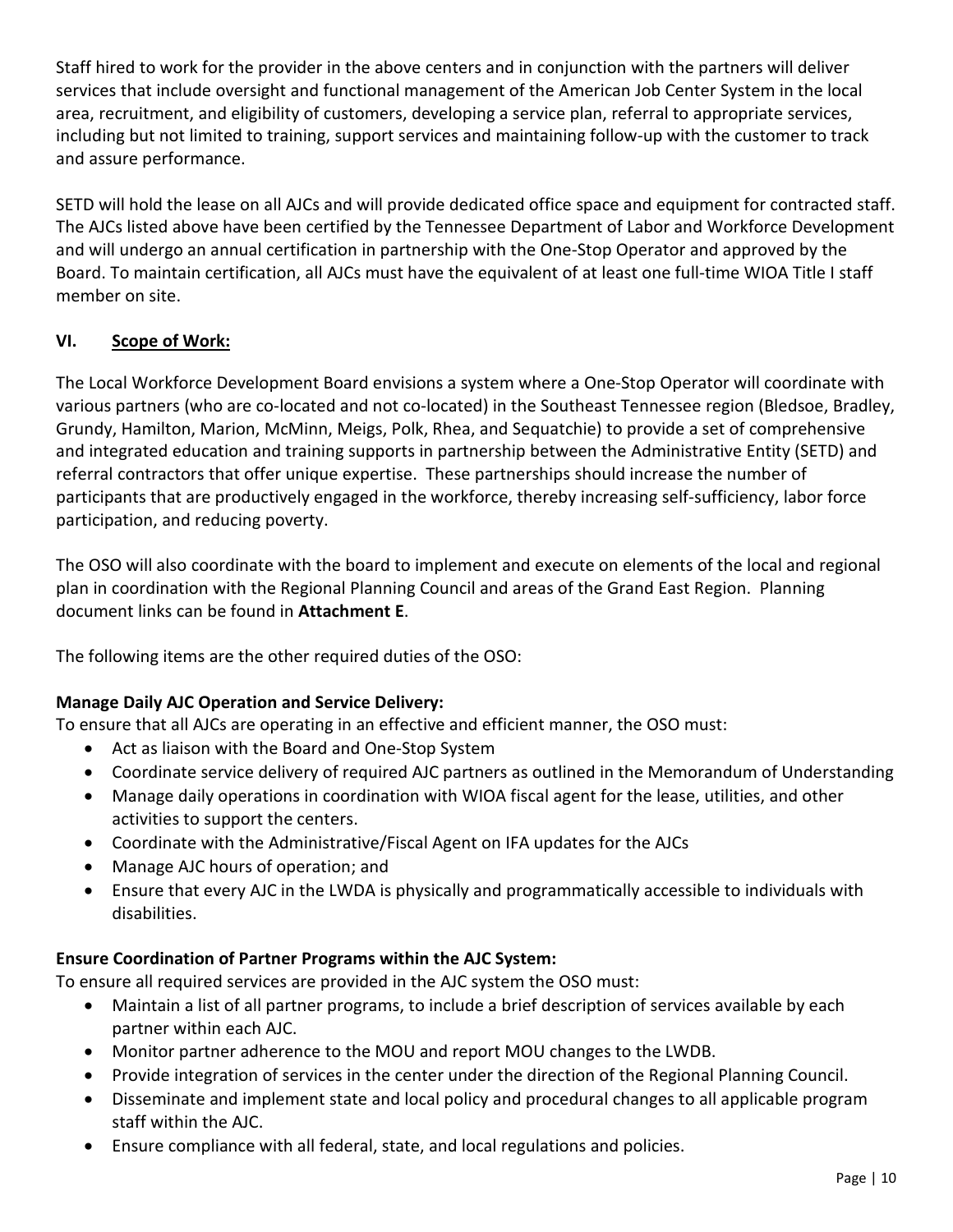- Make core services available, as directed by the Regional Planning Council.
- Schedule regular meetings with partners to address areas of concern, best practices, and technical assistance; and
- Design an integrated system to coordinate referrals across the AJC system.
- Define and provide means to meet common operational needs (e.g., training, technical assistance, additional resources, etc.)
- Develop valuable and timely quarterly cross-training for AJC staff. Agendas must be pre-approved.
- Facilitate timely quarterly partner meetings. Frequency may be increased as needed to support local initiatives or responses to the labor market.

#### **Manage Customer Experience:**

To ensure seamless service delivery within the AJC system, the OSO must:

- Hire and supervise "shared" staff to provide full-time coverage for the front desk/greeter and resource rooms (See Customer Support Specialists on page 11)
- Develop a plan to ensure adequate staffing within the AJC, to include cross-training of partner program staff.
- Ensure priority of service is given to targeted populations.
- Ensure that basic services are available (orientations, labor market information, resource room).
- Improve AJC operations by analyzing:
	- o Traffic counts.
	- $\circ$  Customer sign-ins  $\ddot{\text{t}}$  according to each partner program.
	- o Registration of job seekers.
	- o Compliance with data validation; and
	- o Evaluation of equal opportunity and customer complaints.
- Market OSO services in coordination with the LWDB; and
- Assure appropriate AJC branding and logos are included in all marketing materials and presentations as outlined in the AJC Style Guide found in **Attachment E**.
- Develop mechanisms to evaluate and measure customer experiences (including but not limited to employers, jobseekers, and partner staff) for quality of service and continuous improvement.

## **Evaluate Negotiated Performance Measures:**

To report on how well the AJC system is meeting negotiated performance measures the OSO must:

- Evaluate performance and implement required actions to meet performance standards. This does not include performance negotiations as this is specifically a Board requirement.
- Write a plan to address how the AJC system will support the Local and Regional Plans.
- Facilitate maintenance and sharing of data within Jobs4TN and with partners who use other MIS systems as outlined in the Memorandum of Understanding.

## *Recommended OSO Staffing Structure* **– Physically Located in the Comprehensive Centers**

- OSO Manager or OSO General Manager
- OSO Assistant Manager
- Customer Support Specialists

## **Management Staff Qualifications and Skills**

- Bachelor's degree in Business or minimum of two years' relevant management experience
- Experience in project management preferred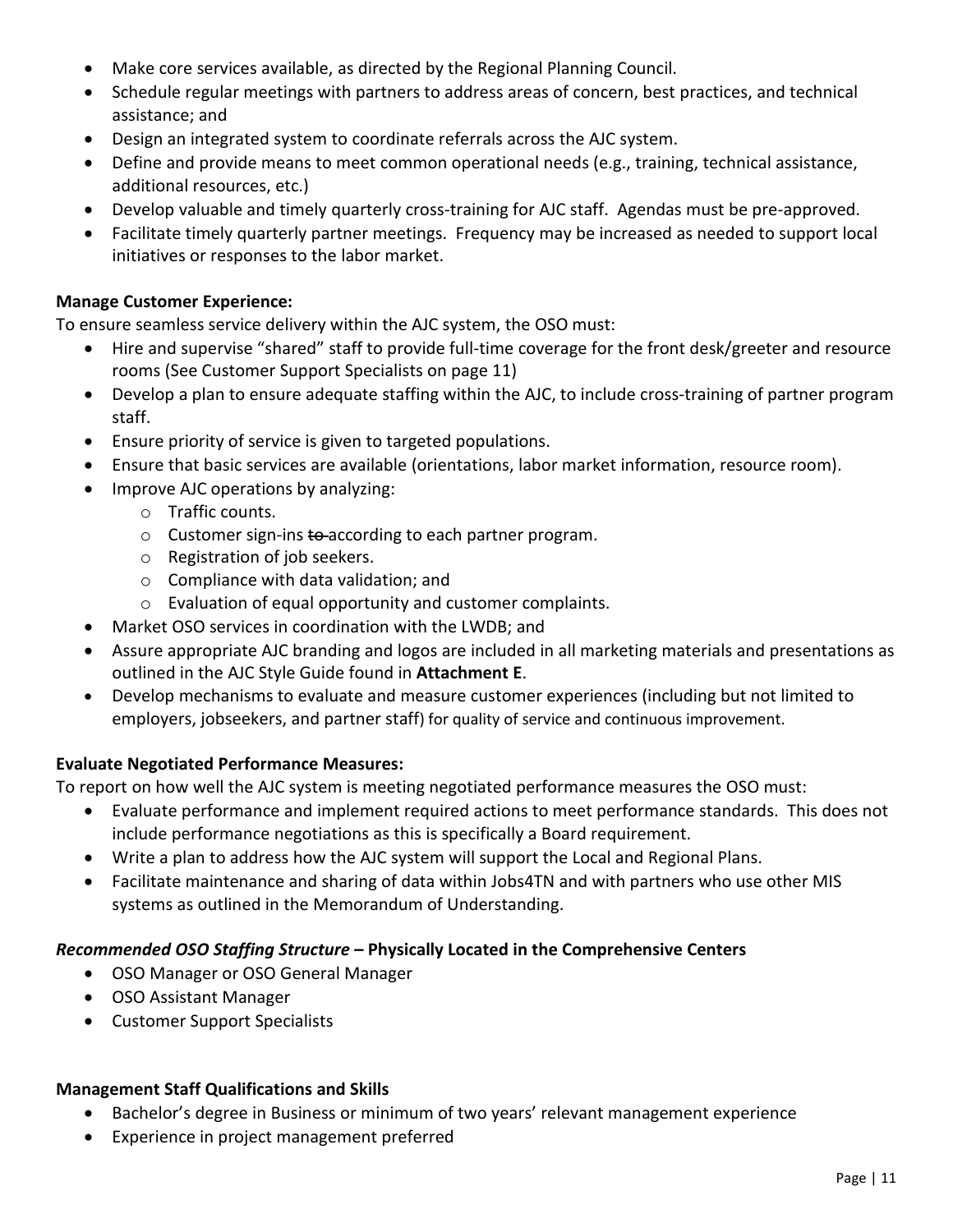- Knowledge of workforce development programs highly recommended but must be able to master program knowledge across multi-agency delivery system
- Ability to maintain excellent public and professional relationships
- Must exemplify leadership and set the standard of professionalism
- Demonstrated proficiency in the use of computers, mobile devices, Microsoft Office Suite, presentation software and hardware, communication and collaboration tools, and social media.
- Flexibility to cover other locations as needed

## **Customer Support Staff Qualifications and Skills**

- Minimum of two years' experience in customer facing roles preferred
- Knowledge of workforce development programs highly recommended but must be able to master program knowledge across multi-agency delivery system
- Demonstrated proficiency in the use of computers, mobile devices, Microsoft Office Suite, presentation software and hardware, communication and collaboration tools, and social media.
- Flexibility to cover other locations as needed
- Bi-lingual staff highly recommended for the Chattanooga AJC

## **Shared Customer Support Role:**

- Supports the OSO and all partners within the public workforce system through role in the Welcome Function
- Sets the customer experience for individuals engaging with the American Job Centers
- Provides full-time coverage at front desk and in resource room
- Participates in Welcome Function

## *Greeter Roles and Responsibilities:*

- Greets customers at the front desk and VOS Greeter system/kiosk
- Verifies reason for visit, accessibility needs, and Veteran status (need for SMB forms)
- Initiates initial assessment for individuals who are seeking services beyond self-service to identify job ready status
	- $\circ$  Triage or warm handoff to appropriate staff based on reason for visit including referral to Common Intake process
- Responsible for follow up on all referrals to ensure that they have received appropriate services and reporting to the OSO GM
- Promotes workshop participation and maintains the schedule
	- o Shares workshop schedules/calendars/flyers with incoming customers
	- o Maintains list of workshop attendees
		- Contact participants the day before to confirm workshops

## *Resource Room Responsibility:*

- Responsible for assisting clients in the Resource Room
- Helps with accessibility and assistive technology for individuals with disabilities
- Responsible for recording customer feedback and encouraging surveys
- Directs individuals to create Jobs4TN.gov account and assists or coordinates assistance if necessary
- Assists with intake and coordinates with individuals to assess needs, barriers and determines eligibility for One-Stop Services though Common Intake process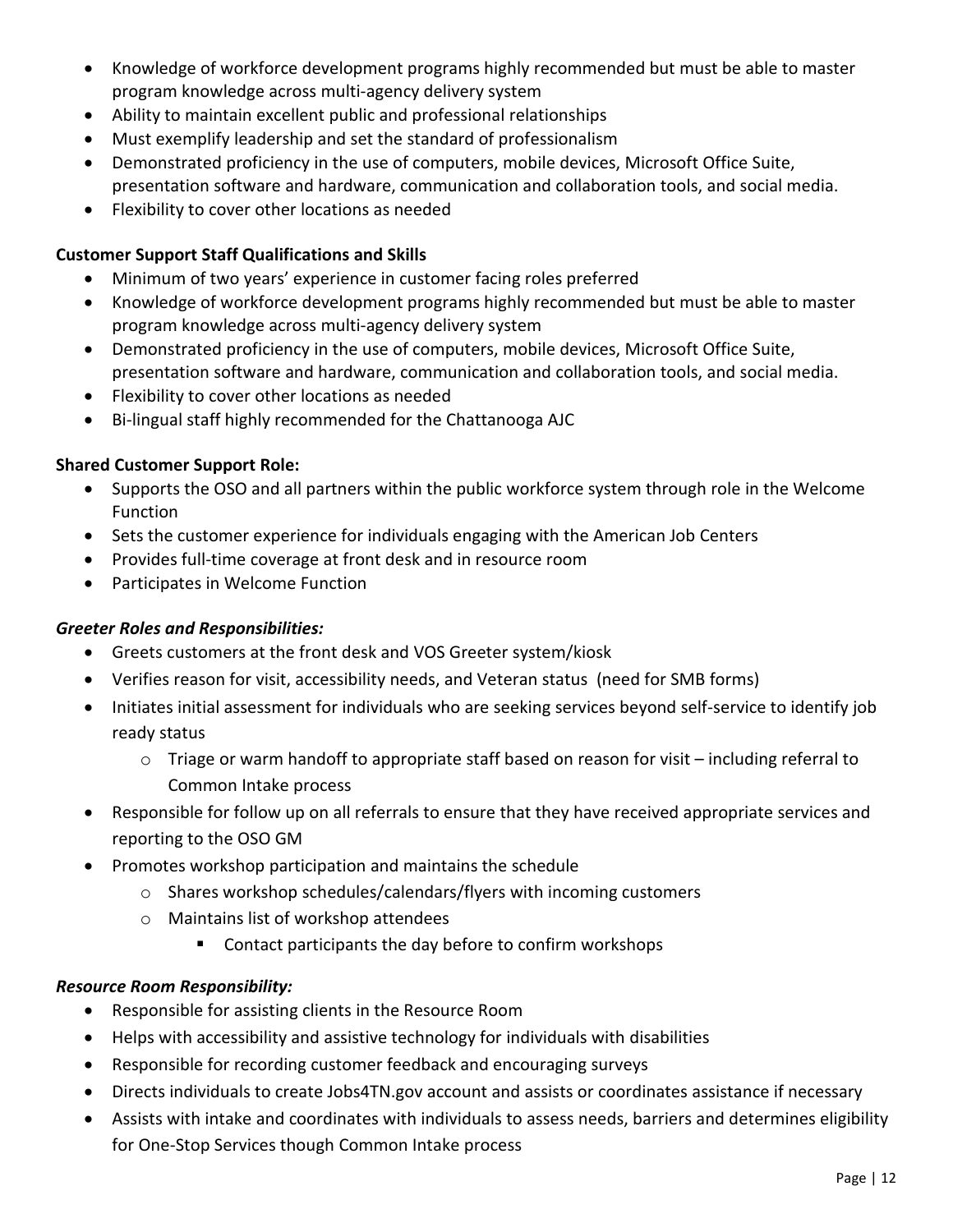- Directs to appropriate program application and collects eligibility documentation and assists with uploads to VOS in-person or virtually (documentation checklist) but does not create participation
- Refers to appropriate services and tracks referrals for follow up and reporting

## **Summary of Performance - Negotiated Performance and KPI Targets**

WIOA establishes performance accountability indicators and performance reporting requirements to assess the effectiveness of States and local areas in achieving positive outcomes for individuals served by the workforce development system's six core programs. These six core programs are the Adult, Dislocated Worker, and Youth Programs authorized by Title I of WIOA, the Adult Education and Family Literacy Act (AEFLA) program authorized under Title II of WIOA, the Employment Service program authorized under the Wagner-Peyser Act, as amended by WIOA Title III, and the Vocational Rehabilitation program as authorized under the Rehabilitation Act of 1973, as amended by Title IV of WIOA. WIOA provides a historic opportunity to align performance related definitions, streamline performance indicators, integrate reporting, and ensure comparable data collection and reporting across all six of these core programs, while also implementing program-specific requirements related to data collecting and reporting.

Further guidance related to the core performance metrics for WIOA can be found in **Attachment E** of this RFP. Additionally, the STLWDA 2020 and 2021 negotiated performance targets and 2021 Key Performance Indicators can be viewed by following the link in **Attachment E**. The Board reserves the right to add additional performance metrics as necessary to assist in meeting the needs of the workforce.

Tennessee has established additional Key Performance Indicators that include enrollment and co-enrollment targets across partner programs. These KPIs will foster a continuous improvement model in Tennessee's public workforce system. The OSO will be responsible for managing and reporting to these performance measures to ensure that Southeast meets or exceeds the agreed upon targets. *\*Note: The current KPIs are under review by TDLWD. The current* published KPIs were part of a soft target pilot and will move to hard targets effective July 1, 2021. Final negotiated KPI targets will be *posted to the website. Entities will be required to follow any updated metrics as approved.* 

Additionally, STLWDB and/or the Regional Planning Council may establish other measures outside of the negotiated performance targets. The Southeast LWDA is in the planning region of East Tennessee in coordination with East LWDA and Northeast LWDA. The OSO will be responsible for coordinating services across the planning region when necessary, to support consistency and alignment with the East Regional Plan. The OSO will be responsible for managing and reporting any additional performance targets set by the state, region, or local area.

## **Branding and Common Identifier**

Branding is a responsibility of the LWDB and LWDB staff, but the OSO is responsible for ensuring that branding reflects TDLWD standards. Furthermore, the OSO must report to the LWDB quarterly on any problems that they are experiencing with maintenance of branding standards. The AJCs' branding must be used to ensure recognition of the statewide seamless workforce system. Brochures, flyers, advertising media and announcements, stationery, business cards, and name tags used by the center staff must reflect the AJC. Signage outside and inside all comprehensive and affiliate centers must reflect the AJC branding. More information can be found in the AJC Style Guide (link provided in **Attachment E**). Please note that all products must adhere to the AJC branding guide requirements. All products must be procured according to proper standards; publications intended for the general public must be approved by the LWDB. Marketing materials may not be purchased without approval from the federal office and will not be reimbursed without such approval.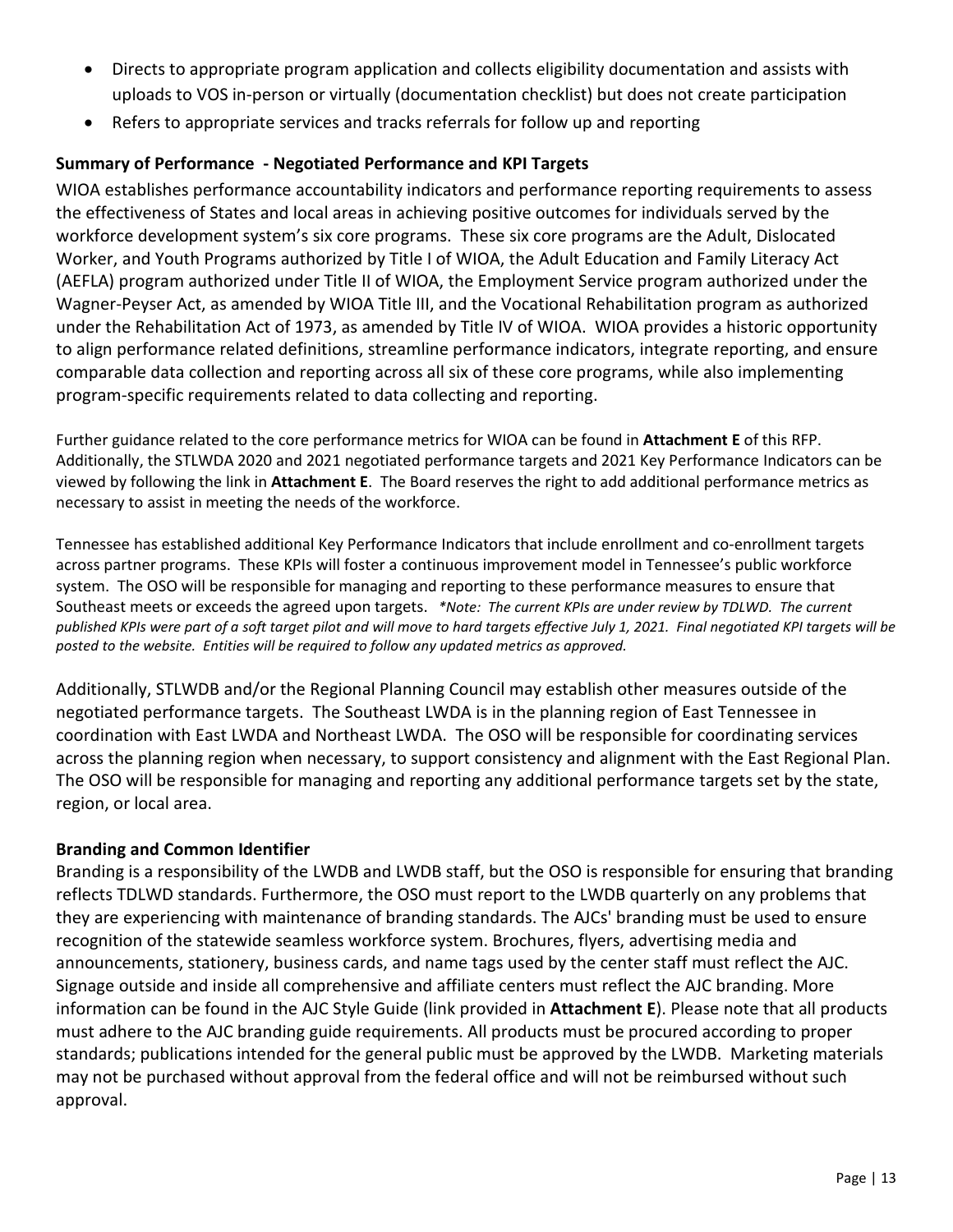## **Collaborations Required for Grants that are Pursued by and Awarded to the Administrative Entity/Fiscal Agent**

The One-Stop Operator must carry out all assigned duties as they relate to the delivery of services within the One-Stop System. If the USDOL, TDLWD, or the Administrative Entity of the local Board secures or allocates additional or specialized funds, the Board must direct the awarded entity on how to leverage the additional funds to maximize service delivery within the local area. Receipt of additional funds may require the assignment of additional duties without the ability to provide additional staffing.

#### **VII. Requested Response:**

#### **A. Executive Summary**

Provide an Executive Summary of your agency's proposal, including organization's history, mission and vision, and services being proposed.

#### **B. Relevant Experience (25 points)**

- Describe your organization and its relevant experience working with WIOA programs or other federally funded programs with a customer centered design.
- Describe your experience in implementing systems and/or processes across partner agencies and employers.
- Describe your organization's experience with developing and implementing customer satisfaction instruments, such as web-based services used to track and report actual outcomes.
- Give examples of successes you have had working with multiple partners towards a common goal, local employers on recruitment and expansion efforts and examples of the success that your organization has had performing the services you are proposing to deliver.
- Describe your organization's experience working with Boards, partners, and/or service providers to develop strategic approaches to support regional economic development and employers with high staffing needs in high-demand occupations.
- Include at least two (2) references who can verify experience, including at least one employer who can speak to collaborative efforts.

## **C. Operations and Staffing (30 points)**

- Describe how the organization plans to staff the One-Stop Operator functions within the American Job Center system in the local area. Please include a proposed organizational chart
- Describe your hiring process. How long will it take you to fully staff and/or replace staff that are lost due to normal attrition? Do you plan to utilize existing staff or newly hired staff? Please provide a list of resumes for existing staff and job postings for open positions. Include any flexibility for staff to be utilized in other locations when necessary.
- Describe how you will assure that One-Stop services are accessible to all jobseekers and employers in the respective LWDA, including areas with high unemployment and transportation barriers such as in rural communities.
- The American Job Center System follows the hours of operation and holiday schedule of the Tennessee Department of Labor and Workforce Development as outlined in *Workforce Services Policy – One-Stop System Design.* As a continuous improvement model, describe how your organization plans to facilitate delivery of services outside of regular business hours, including how services will be made available to individuals that cannot visit a center during regular business hours.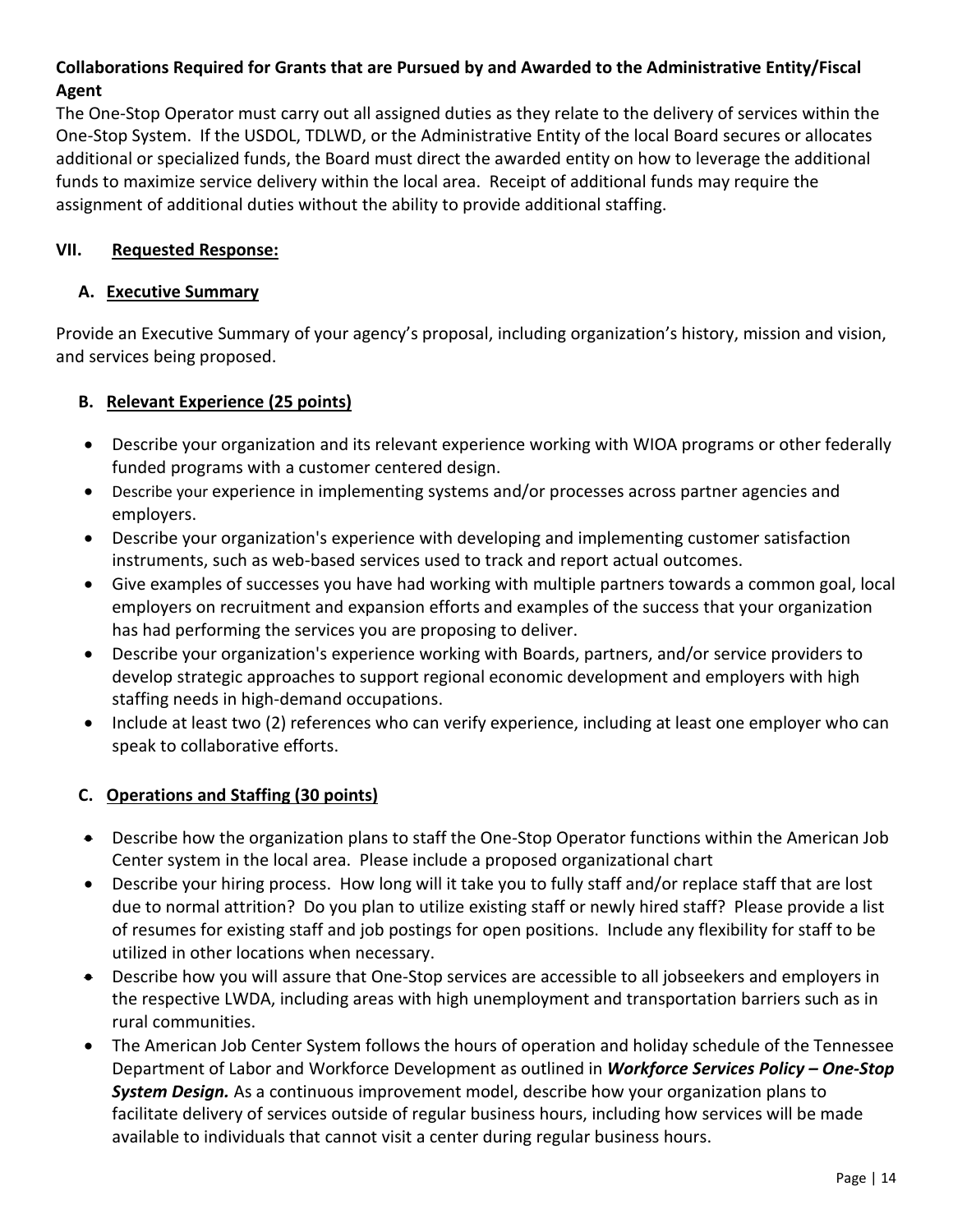- The Administrative Entity/Fiscal Agent manages the IFA for the local area. In collaboration with all partners in the center, describe how you will communicate the needs for equipment and staff for a resource room that is customer focused. Include all technology to be available in the resource room, computer laboratories, and web- based (Wi-Fi) access quality throughout the facility.
- Describe how you will provide knowledgeable staff, including partner staff, trained and motivated to dress and act professionally with the confidence to address both employers and job seeking customers. *Note: While the USDOL released Training and Employment Notice 13-19 on January 6, 2020 which provides states increased flexibility in staffing the Employment Services of Wagner Peyser, Tennessee currently requires state merit staff staffing. The potential One-Stop Operator needs to be aware of any implications or special arrangements. Describe how they will organize to meet the requirement of 20 CFR 678.630, which states: "Continued use of State merit staff for the provision of Wagner-Peyser Act services or services from other programs with merit staffing requirements must be included in the competition for and final contract with the One-Stop operator when Wagner-Peyser Act services or services from other programs with merit staffing requirements are being provided."*
- How will you lead One-Stop partners with the following:
	- o Integrating a menu of services for job-seeking customers and employers,
	- o Implementing agreements among the partners such as MOU and IFA, and
	- o Maintaining communications with all One-Stop Partners and co-located staff?
- Describe the service delivery methods to be implemented in the AJCs to ensure that the planning region's goals, regarding placement and credentials, are met or exceeded.
- Describe your plan to provide the optimum customer flow process in the AJC(s). The plan should demonstrate how best practices with customers and employers are incorporated in the design and delivery of services.
- Describe how your agency plans to integrate and/or coordinate various business engagement strategies and programs, including all partners and the employer engagement efforts of the Administrative Entity (Board Staff). How will these be managed to avoid duplication and the risk of multiple partners calling on the same employer(s)?
- Describe how you will on-board staff, including a description of the provision of training (including ongoing training)
- Describe how your entity will off-board staff, including exit paperwork, checklists, and interviews. Include applicable documentation samples currently in use.
- Describe how you will work with required partners, and others co-located at the American Job Center, to include the following:
	- $\circ$  Market the services of the AJCs utilizing the branding standards outlined in the AJC Style Guide
	- o Describe how you will handle ongoing communication needs with all AJC staff, as well as with agency leadership and the Board.
	- o Describe how you will approach organization of shared staff via the MOU.
- Describe how you will work with the Board, officers, and executive staff relative to the many policy and market intersections.
- Describe how you will work with the administrative entity and fiscal agent, as well as all monitors and auditors from independent, state, or federal agencies.
- Describe how you will utilize information from the state's Virtual One Stop (VOS) Greeter, Traffic Counts, enrollment, and case management reports to develop and maintain appropriate levels of staffing and/or to improve performance levels of the centers in Southeast Tennessee.
- Describe any in-kind contributions your agency will make to the management or delivery of One-Stop services, if applicable.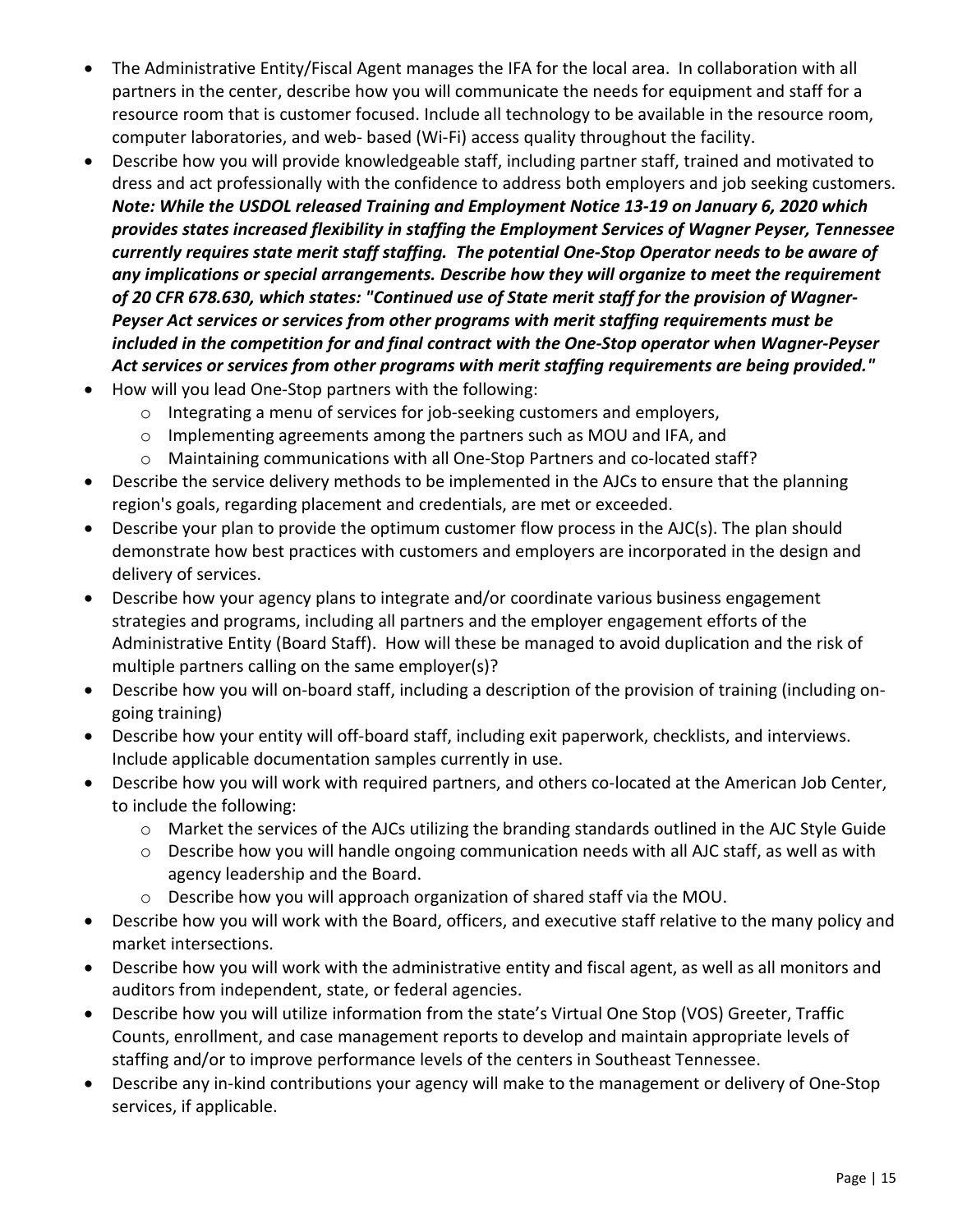## **D. Performance Management (30 points)**

- One-Stop Operators will be required to provide reports to the Board a minimum of quarterly to inform them of trends concerning the operation of the One-Stop System, including but not limited to strengths and weakness of service delivery, specifically as they relate to the key performance indicators included in **Attachment E**.
- Describe the optimum continuous improvement and quality assurance methods needed in Tennessee's AJCs. Include the metrics which address customer needs, as well as ensure customer satisfaction, in a cost-effective manner.
- Describe your organization's outreach methods to reach target populations to promote AJC Services.
- Describe your experience in utilizing Labor Market Information, fiscal, and other workforce data sources to develop planning estimates of the number of core program (i.e., WIOA Titles I, II, III, and IV) customers to be served, including their respective employment and earnings rates after exit.
- Describe how you will engage and meet with employers to identify and improve employer resources in the AJC. Include previous experience with employers in a One-Stop setting.
- Describe how you will gather and analyze information on sustainability to support ongoing and emerging needs of regional employers.
- Describe the full set of services envisioned for area employers, including those serving on the Board and all employers with workforce needs that may strengthen an existing system.
- Describe how you will promote and sustain business engagement. Address the methods used to explain and communicate these successes with the Board, as well as to the general public.
- Please explain and justify the service models that should be used to serve traditionally underserved participants and employers.
- Describe your organization's requirements for tracking and reporting discrete participant activities while at the same time ensuring full compliance with Personal Identifiable Information (PII).
- Describe your strategy to meet or exceed the LWDA's performance goals. How will your organization manage measurement, achievement, and documentation of performance standards for all Titles of WIOA?
- Describe how you will manage to the Federal, State, and local policies that require certain minimum benchmarks be attained each program year as follows:
	- o 80% of all Formula funds must be obligated by June 30 of each year. How will your organization assist the local area in meeting this metric?
	- $\circ$  50% of all program expenditures must be direct participant costs. How will your organization ensure compliance with this metric?
	- o 75% of the youth formula allocation must be expended on out-of-school youth. How will your organization help ensure compliance with this metric?
	- o 20% of all youth program expenditures must be for work experience activities. How will your organization help ensure compliance with this metric?
- Describe how you will market to and recruit WIOA customers, including those from targeted populations which may require specialized marketing, including but not limited to justice-involved individuals, out-of-school youth, school dropouts, and recipients of public assistance.
- Describe your experience in utilizing Labor Market Information, fiscal, and other workforce data sources to develop estimates of the number of Adults, Dislocated Workers, and Youth to be served in a fiscal year.
- Describe how customers will flow through intake and referral for One-Stop services, including but not limited to accessing training, supportive services, assistance with employment, and follow-up.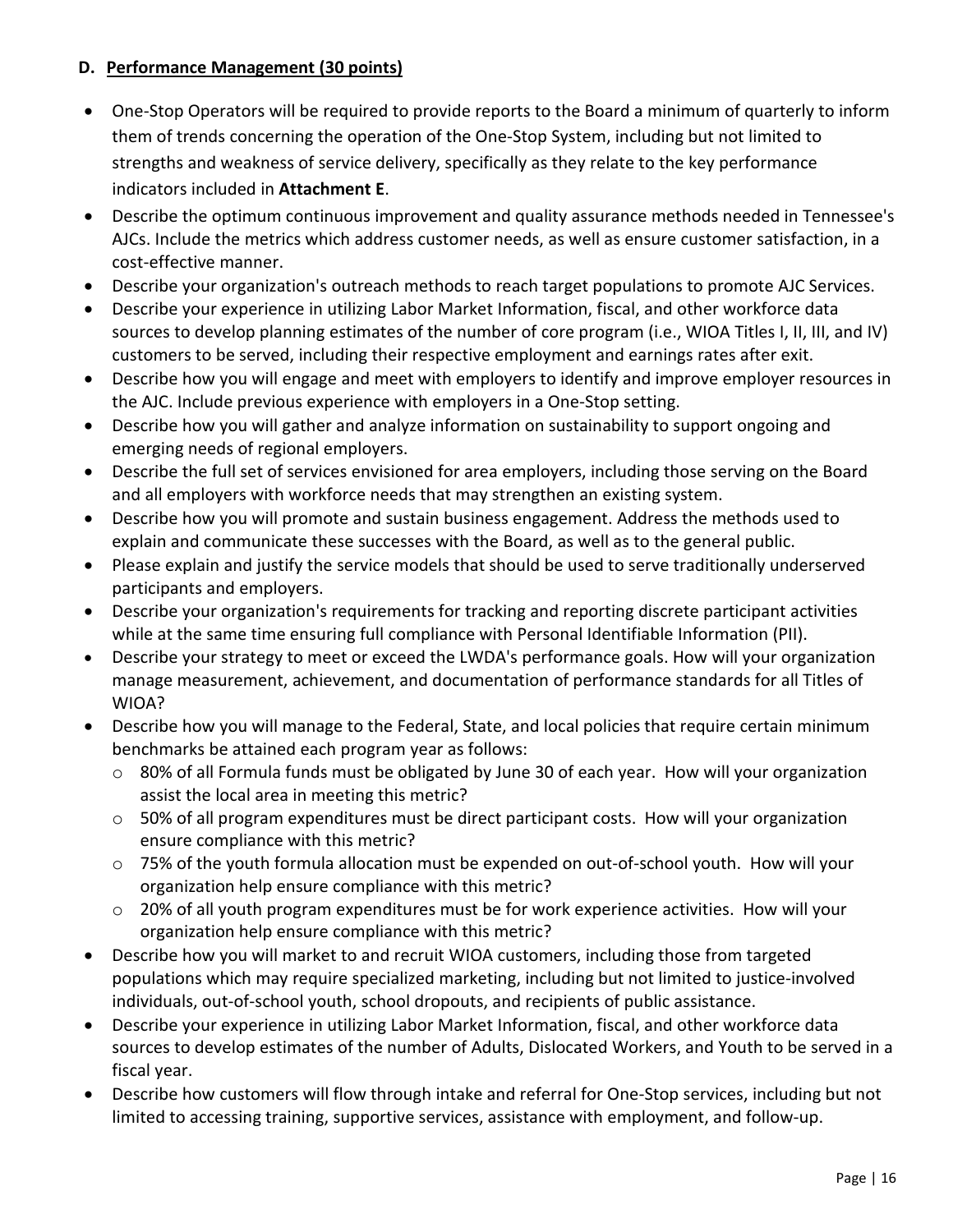- Describe how you will provide orientation to WIOA services, including any planned adaptations for targeted populations.
- Describe workshops you plan to offer and the best practices, or other information, utilized in their design.
- Describe how you recruit and use volunteers to expand workshop offerings beyond what staff can provide.
- Describe how you will interact with partner agencies, including community-based organizations to leverage funds and avoid duplication of services.
- Describe in detail how you will measure customer experience, report the results to the WDB, and how the information will be used for continuous improvement.
- Describe how you will coordinate with the One-Stop Operations in the Grand East planning region to support consistency and alignment with the East Region Plan.

## **E. Fiscal Accountability and Budget (15 points)**

- Describe the agency's fiscal accountability system, including experience with managing multiple federal, state, or private grants.
- Provide an itemized budget to support the proposal, as **Attachment B**, including a narrative to explain all budgetary items.
- In the event of the determination of disallowed costs, the designated Fiscal Agent will attempt to recover the disallowed expenditure(s) from funds allocated through contracts with subgrantees or vendors causing the disallowance, as such, liability for costs rests with the entity responsible for incurring the cost. Please describe your ability to comply with this requirement.
- In order to augment limited funding sources and maximize delivery capacity, describe any resources the organization can bring to the workforce system. Please include and provide documentation of the cost value.
- Describe your fiscal/accounting systems and your experience with managing federal/state grant funds.
- Include a copy of financial audits for the last two years. Provide an explanation of any audit findings and details on how those were resolved. Provide written documentation of the approved resolution.
- Provide Certificate of Good Standing (also known as a Certificate of Existence)

## **F. Response Requirements & Format:**

Each proposal should include the following required documents:

- Proposing Entity Cover Page and Checklist Form **(Attachment A)**
- Executive Summary
- Narrative of Approach to Work
- Budget & Budget Narrative **(Attachment B)**
- Organizational Chart of Proposing Entity Program Structure
- Two (2) Letters or contact information for References, including one local employer.
- Copy of financial audits for the last two years.
- Certificate of Good Standing
- Signed Conflict of Interest Form **(Attachment C)**

Proposal should be emailed to **[workforceRFP@sedev.org](mailto:scowden@sedev.org)** with Subject: ONE-STOP OPERATOR & CAREER SERVICES RFP. It is the responsibility of the proposing agency to assure that the proposal is received prior to the deadline of **May 17, 2021 at 1:00 p.m. Eastern Daylight Time**. Late submissions will **NOT** be accepted.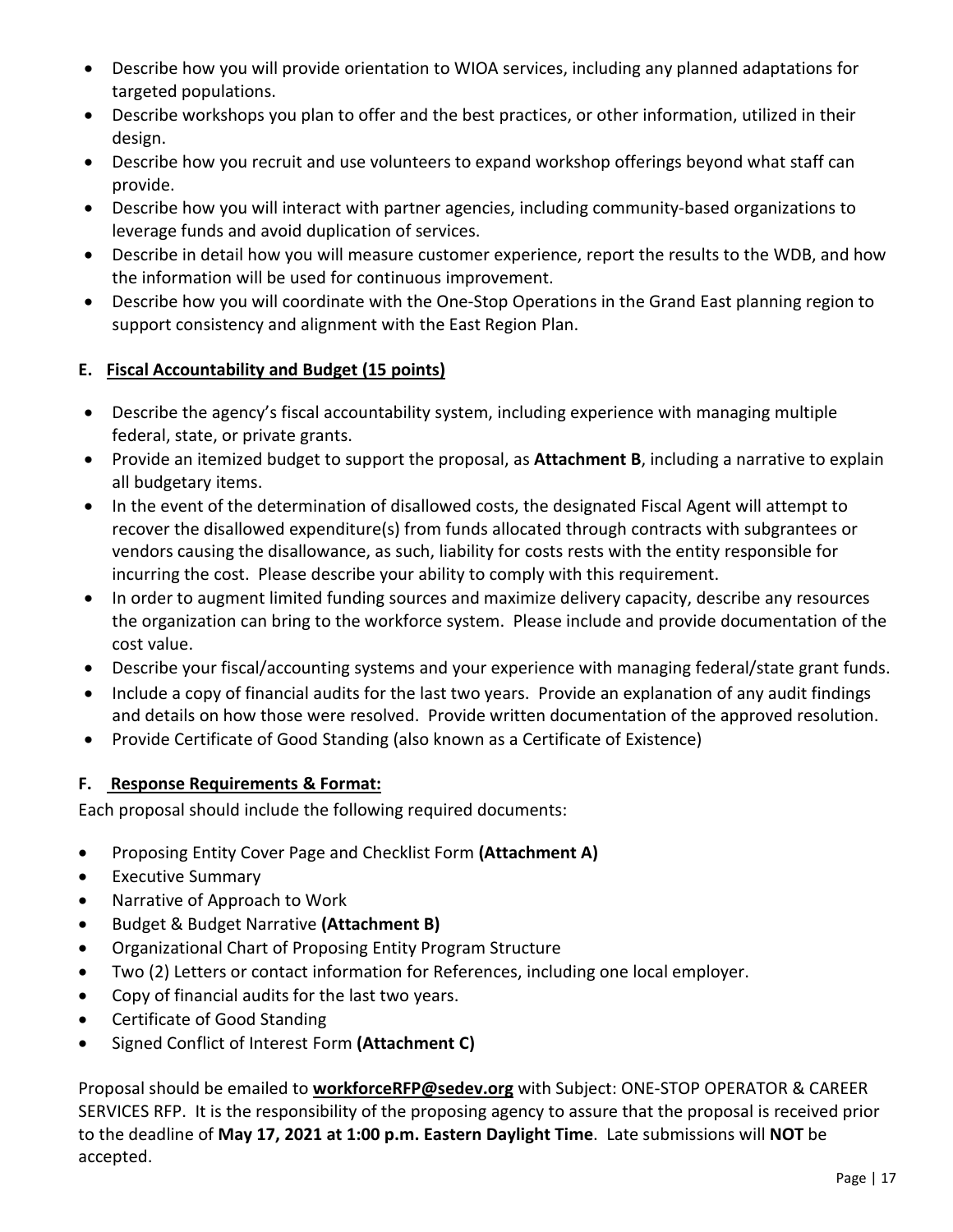#### **VIII. Evaluation and Award**

Applications will be evaluated by a team of reviewers appointed by the Chair of the Board. An entity's failure to submit a complete proposal or to respond in whole to RFP requirements will result in the proposal being deemed non-responsive and thus ineligible for funding. A proposal may also be deemed "non-responsive" if the submitted price is found to be excessive or inadequate as measured by criteria stated in the RFP, or the proposal is clearly not within the scope of the project described and required in the RFP. The Board reserves the right to cancel this procurement at any time and for any reason.

The Board reserves the right to contract with any respondent that falls within the acceptable point range. All proposals will be scored according to the evaluation criteria included in section VII of this RFP. The Board is not required to contract with the entity receiving the highest average score as a result of the proposal review process. The contract will be awarded based on the most responsive bidder whose offer is most advantageous to the Board in terms of cost, functionality, and other factors specified in this RFP. The award may be negotiated at the discretion of the Board or made based on the initial bid/offer received, without discussions or requests for best and final offers. Proposals with average reviewers scores below 70 of a possible 100 points will not be considered for funding.

Read this document carefully. Your proposal must conform in all respects to the requirements contained herein. Proposals that fail to meet any of these requirements will be found non-responsive and rejected.

## **IX. Additional Information**

#### **A. Bidders Questions**

**A REQUIRED Pre-Bidder's Conference** is scheduled for **May 4, 2021 at 10:00 a.m. EDT** via Zoom. Invites will be sent to entities who submit a timely **Notice of Intent to Apply which is required by April 29, 2021**. It is the responsibility of the bidder to inquire about any requirements of this RFP that are not understood. Questions should be submitted prior via email to [WorkforceRFP@sedev.org](mailto:WorkforceRFP@sedev.org) between April 23 – 29, 2021. All questions and answers will be posted the following business day to Public Notices | [American](https://www.secareercenter.org/9/) Job Center [\(secareercenter.org\)](https://www.secareercenter.org/9/).

Individuals with disabilities who wish to participate in these proceedings should contact the Southeast Tennessee Development District to discuss any auxiliary aids or services needed to facilitate such participation. Such contact may be in person, by writing, telephone, or other means and should be made five (5) business days prior to the scheduled meeting date to allow time to provide such aid or service. Contact the Southeast Tennessee Development District, 1000 Riverfront Parkway, Chattanooga, TN 37402 at (423) 643-2337. Hearing impaired callers may use TN Relay 711.

#### **B. Oversight and Evaluation**

The Board will monitor and evaluate the proposed entity to determine compliance and the quality of service provided. External monitoring and evaluation may also be conducted periodically by the U.S. Department of Labor, Tennessee Department of Labor and Workforce Development, and any other agency that provides funding for the services.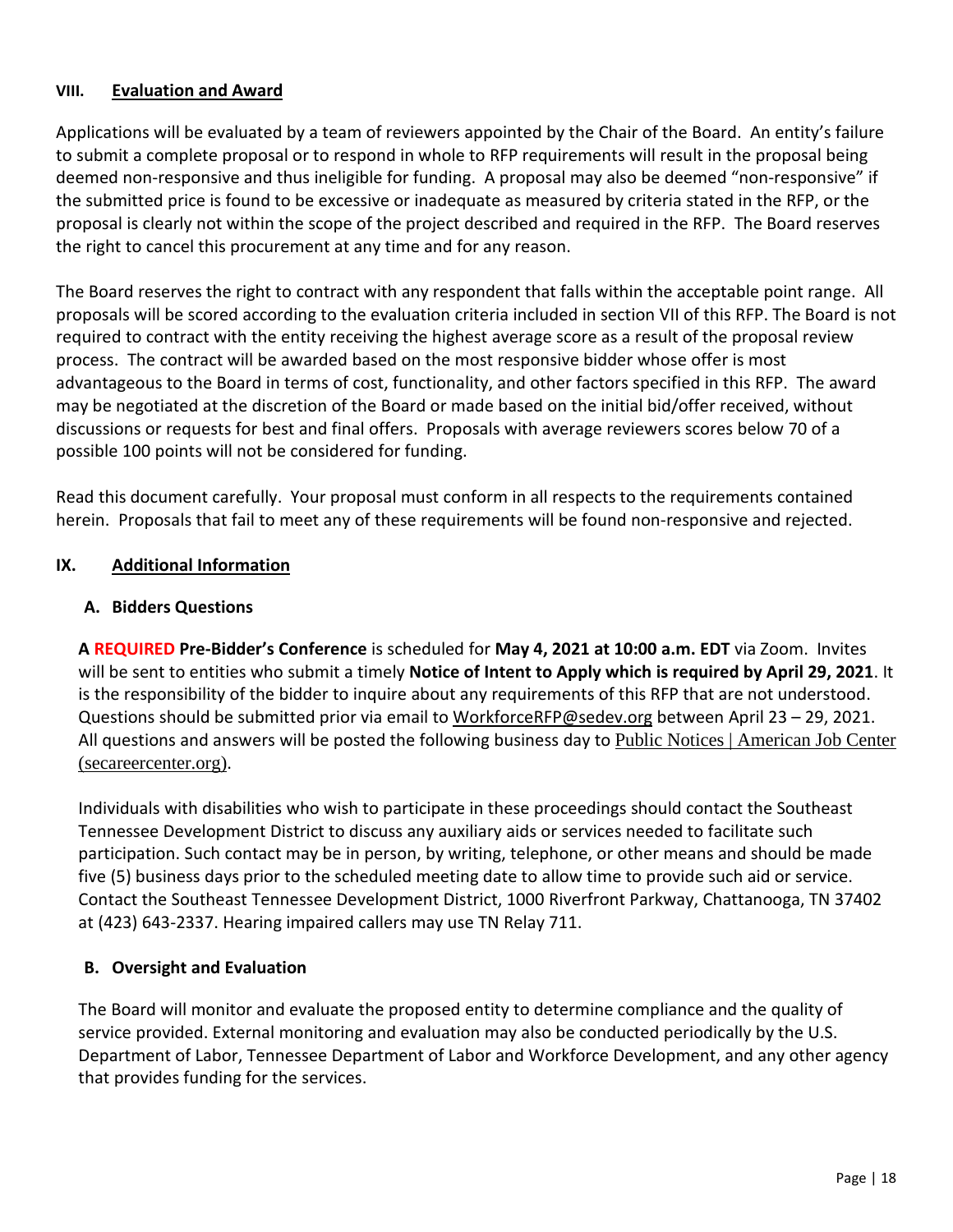## **C. Accessibility and Equal Opportunity**

The Board is committed to equal access for all customers to all services. All contractors must ensure equal opportunity to all individuals. No individual shall be excluded from participation in, denied the benefits of, or subjected to discrimination under any Workforce Innovation and Opportunity Act funded program or activity because of race, color, religion, sex, national origin, age, disability, English proficiency, sexual orientation, political affiliation, or belief. All entities are expected to demonstrate full compliance with the Americans with Disabilities Act Amendments Act of 2008 (ADAAA) and all other equal opportunity laws. This includes ensuring contract staff receive accessibility training and may involve developing accessibility plans. All respondents must ensure all written materials and communications include the statement: *"Reasonable accommodations and auxiliary equipment and services are available upon request."*

## **D. Fiscal Review**

The Board will also conduct a fiscal review of all qualified proposals. We will review proposal budgets, agency audits, and responses to questions related to fiscal operations. The Board reserves the right to review and request further information regarding the respondent's financial situation, if not sufficiently outlined in the submitted audit(s). The Board reserves the right to assess the risk posed by any recent, current, or potential litigation, court action, investigation, audit, bankruptcy, receivership, financial insolvency, merger, acquisition, or other event that might affect an organization's ability to operate the requested program.

## **E. Past Performance Review**

Through this process, The Board will review a respondent's performance on any previous and/or existing grant agreement(s) as well as check references submitted from other grantors. Achievement of grant agreement outcomes, along with compliance with programmatic and fiscal guidelines and timelines will be evaluated. The review team will perform an in-depth evaluation of all responsive proposals based upon the criteria herein. Prior to its final funding decision, the Board may also: 1) meet with representatives of the responding entity to discuss the proposed program and budget; 2) identify and/or negotiate program or budget changes the responding entity must make as a condition of funding; and 3) identify other documentation the entity must provide as a condition of funding.

Respondents must disclose any legal judgments, claims, arbitration proceedings, lawsuits or other legal proceedings pending or outstanding (unresolved) against the organization, its owners, officers, or principals. Respondents must comply with Section 504 of the Rehabilitation Act of 1973 and the Americans with Disabilities Act to be eligible for a contract.

The review team will recommend the final funding recommendations to the Board for final approval. Once approved, the Board will initiate a contract agreement to the successful respondent(s).

## **F. Review Committee/Conflict of Interest**

Each member of the Review Committee must have completed and signed a Conflict-of-Interest Disclosure Statement before participating in the scoring of proposals. Committee members are excluded from participating in discussion and rating of any RFP with which they have a conflict of interest.

No member of the Board or other governing body, or representative of an entity who submits a proposal under this RFP may have any contact outside of the formal review process with any employee of the Board,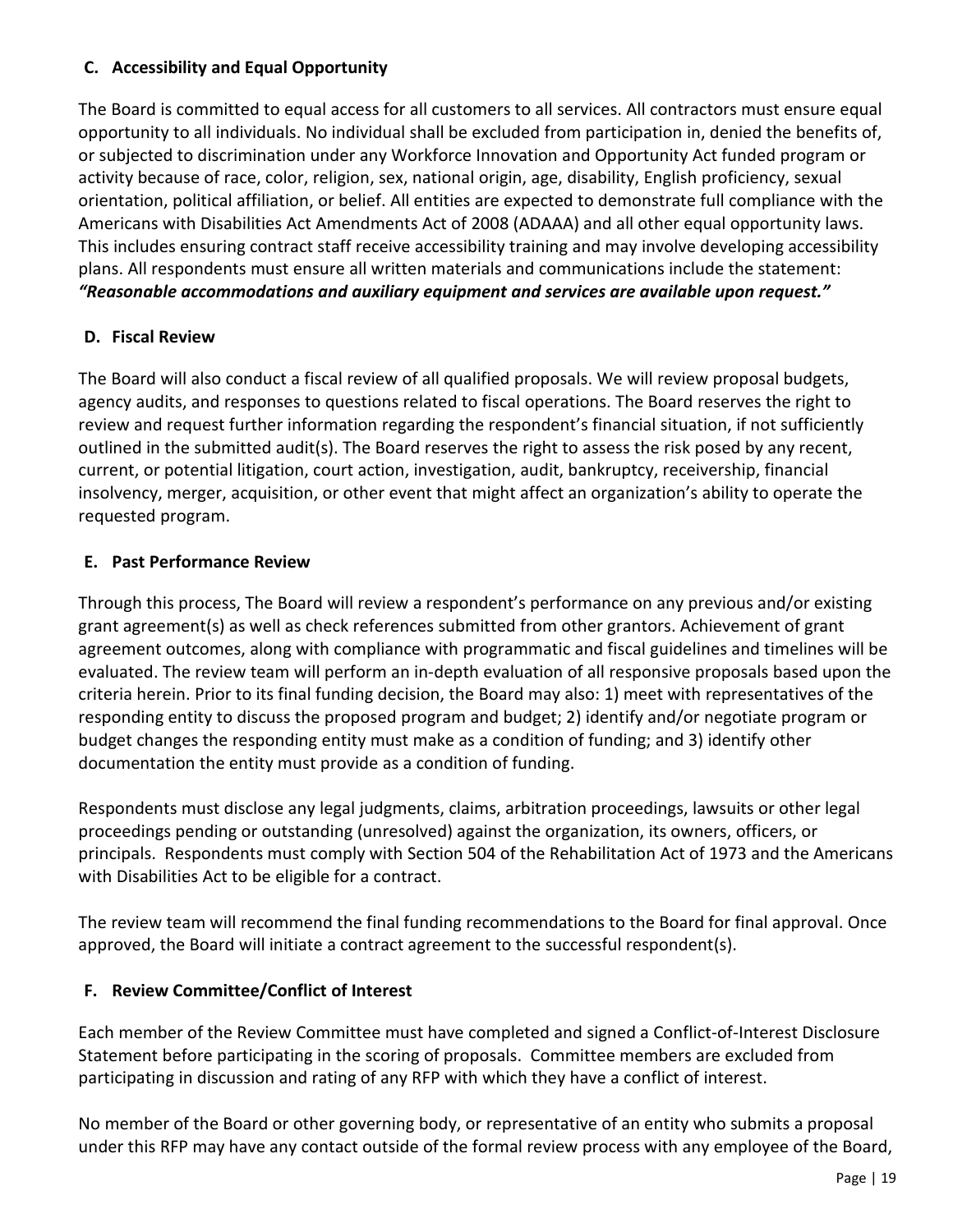or any member of the Board for purposes of discussing or lobbying on behalf of entity's proposal. This contact includes written correspondence, telephone calls, personal meetings, email messages, or other kinds of personal contact. The Board will reject proposals of those entities who violate this condition.

## **G. Notice of Award**

All respondents will be notified in writing via email as to the award status. Unsuccessful respondents are encouraged to re-apply in subsequent funding cycles.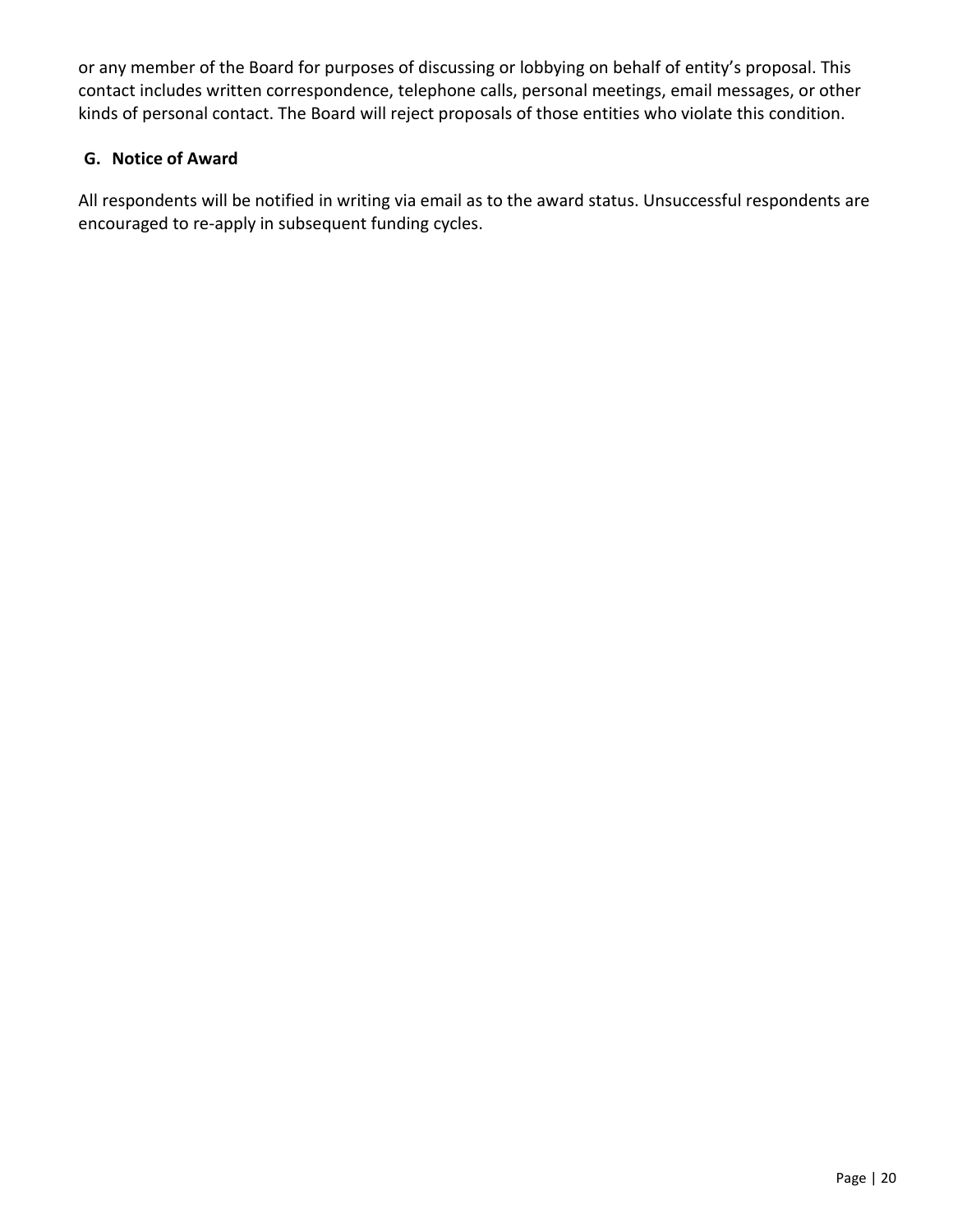## **Proposing Entity Cover Page and Checklist**

| <b>Entity Name:</b>                                                                                                                                                                                                 |                                                                                |                           |  |  |  |  |
|---------------------------------------------------------------------------------------------------------------------------------------------------------------------------------------------------------------------|--------------------------------------------------------------------------------|---------------------------|--|--|--|--|
| Address:                                                                                                                                                                                                            |                                                                                |                           |  |  |  |  |
| Phone Number:                                                                                                                                                                                                       |                                                                                |                           |  |  |  |  |
| Years in Business:                                                                                                                                                                                                  |                                                                                |                           |  |  |  |  |
| FEIN #:                                                                                                                                                                                                             |                                                                                |                           |  |  |  |  |
| DUNS#:                                                                                                                                                                                                              |                                                                                |                           |  |  |  |  |
| Proposed Budget Amount:                                                                                                                                                                                             | \$                                                                             |                           |  |  |  |  |
| Type of Organization: (check all that apply)                                                                                                                                                                        |                                                                                |                           |  |  |  |  |
| <b>Higher Education</b>                                                                                                                                                                                             | Employment Service State Agency (Wagner-Peyser)                                |                           |  |  |  |  |
| Community-Based Organization                                                                                                                                                                                        | Non-Profit Organization                                                        | Private For-Profit Entity |  |  |  |  |
| <b>Government Agency</b>                                                                                                                                                                                            | <b>Chamber of Commerce</b>                                                     | Business Organization     |  |  |  |  |
| Labor Organization                                                                                                                                                                                                  | One-Stop Partner                                                               | Other (Explain)           |  |  |  |  |
| Acknowledgement that Proposing Entity is up to date on taxes and not currently debarred or suspended.<br>Will be verified by SAMS.gov     Yes  <br>No                                                               |                                                                                |                           |  |  |  |  |
| Acknowledgment that the STLWDB reserves the right to review and request further information regarding<br>the respondent's financial situation, if not sufficiently outlined in the submitted audit(s).<br>Yes<br>No |                                                                                |                           |  |  |  |  |
| Two (2) years of audited financial history and Certificate of Good Standing<br>Yes<br>No                                                                                                                            |                                                                                |                           |  |  |  |  |
|                                                                                                                                                                                                                     | An organizational chart has been provided along with resumes of existing staff | No<br>Yes                 |  |  |  |  |
| Yes<br>The Budget Form and Narrative                                                                                                                                                                                |                                                                                |                           |  |  |  |  |
| Attached two (2) references and letters<br>Yes                                                                                                                                                                      |                                                                                |                           |  |  |  |  |
| Attached signed Conflict of Interest Statement<br>Yes                                                                                                                                                               |                                                                                |                           |  |  |  |  |
| <b>Contact Person:</b>                                                                                                                                                                                              |                                                                                |                           |  |  |  |  |
| <b>Contact Person's Email:</b>                                                                                                                                                                                      |                                                                                |                           |  |  |  |  |
| <b>Contact Person's Phone:</b>                                                                                                                                                                                      |                                                                                |                           |  |  |  |  |
| <b>Signatory Name and Title:</b>                                                                                                                                                                                    |                                                                                |                           |  |  |  |  |
| <b>Signatory Authority Signature:</b>                                                                                                                                                                               |                                                                                |                           |  |  |  |  |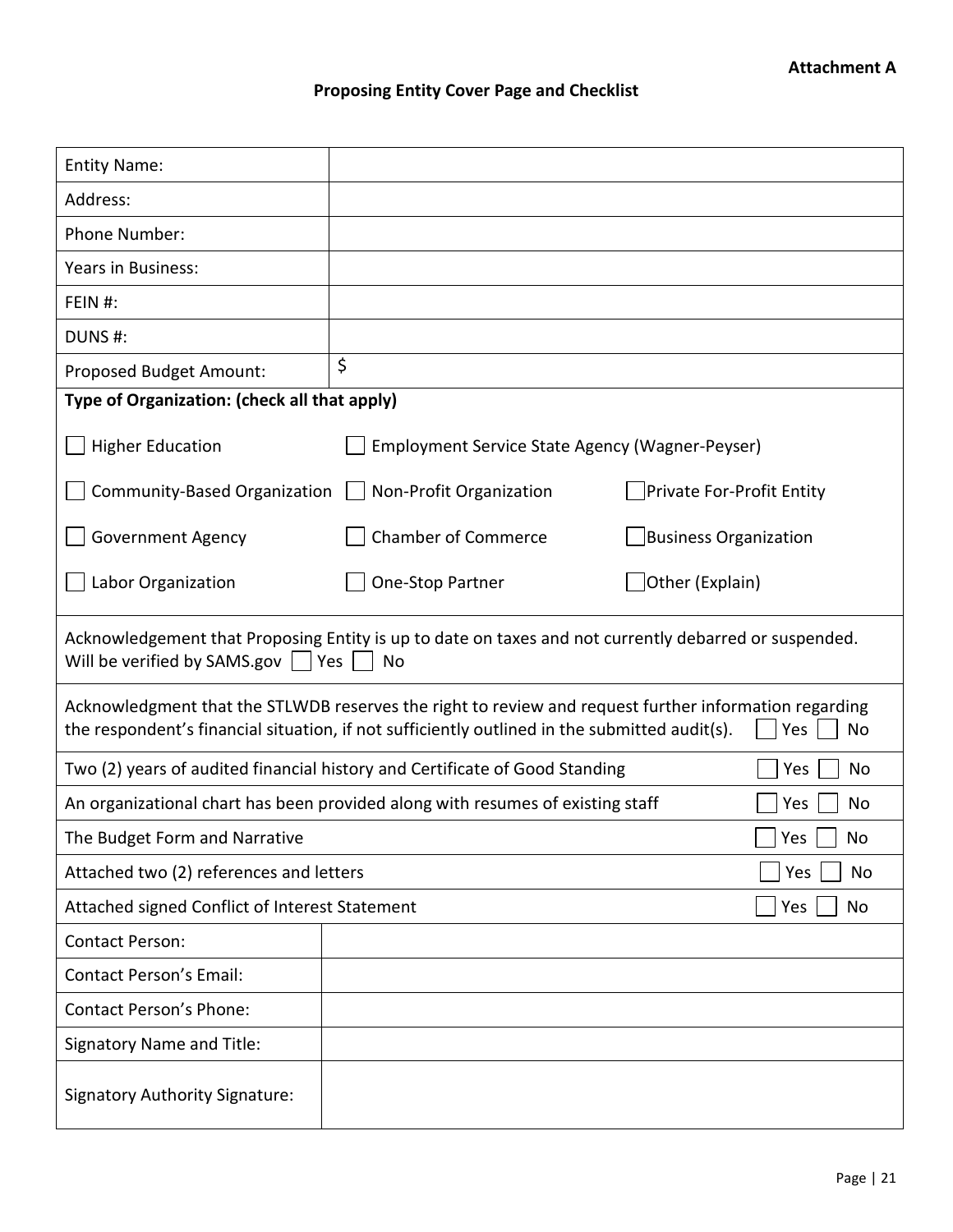#### **BUDGET FORM – Line-Item Cost Reimbursement Option**

| <b>Salaries</b>                              | \$ |
|----------------------------------------------|----|
| <b>Benefits</b>                              | \$ |
| Travel                                       | \$ |
| Supplies (shared all AJCs)                   | \$ |
| <b>Subtotal Program</b>                      | \$ |
| Administrative Indirect                      | \$ |
| <b>TOTAL BUDGET REQUEST</b><br>(max. \$350K) | \$ |

**Narrative:** Please attach a narrative and/or chart in explanation of each line item in detail to justify cost. Examples of explanations include job titles, wage rate, hours worked/charged to grant, types of benefits and rates, estimated mileage/visits to locations, office and other supplies, and agency program operation or indirect cost.

Office space, furniture and equipment will be provided by the administrative entity/fiscal agent for an acceptable level of staffing. Staff will have dedicated office space at the comprehensive center and affiliate locations. The assigned One-Stop location will be considered the "official station" for travel for the One-Stop Operator functions. The Respondent should clearly identify how much time will be spent at the comprehensive centers and affiliates. No travel expenses may be claimed for commute to/from "official station". Travel expenses may be claimed from the official station to affiliate and other work-related locations. Travel expenses must comply with Federal Travel Regulation (FTR) as well as Tennessee's Comprehensive Travel Regulations.

A computer, access to internet, printing and "hard line" phones will be provided at each location.

If the entity's proposed budget includes a line-item for indirect costs, an approved indirect cost rate from the cognizant agency must be included with the proposal. If an entity does not have an approved indirect cost rate, provide an explanation of how the rate was calculated (FTE divided by total cost, % of time allocated, etc.). Indirect cost will be a part of the competitive bid and subject to negotiation.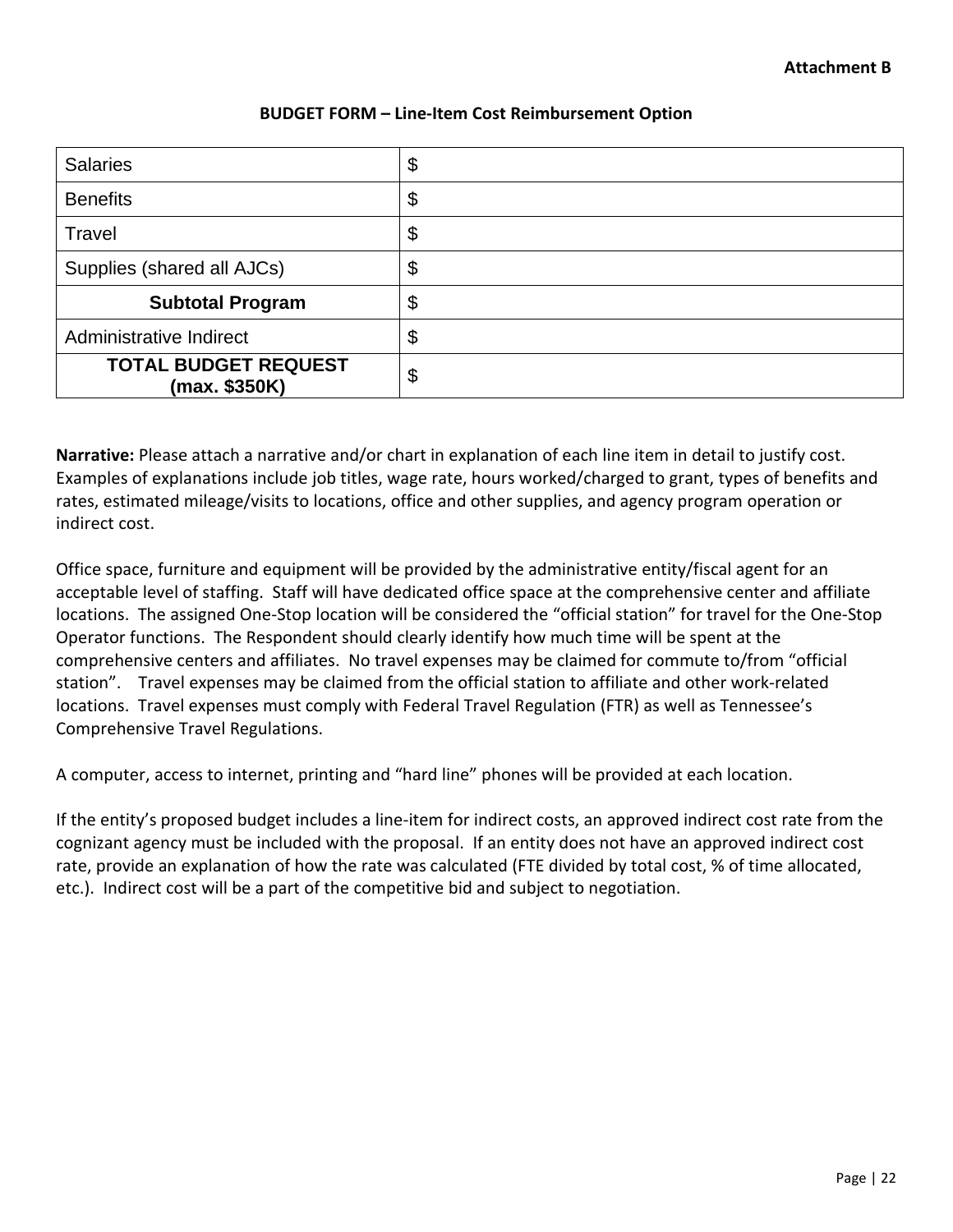#### **CONFLICT OF INTEREST FORM**

By submitting a proposal, the authorized signatory authority of the bidding entity certifies to his/her knowledge and belief that there is no conflict of interest (real or apparent) inherent in the bid or in delivering the scope of work if the LWDB awards a contract. A conflict of interest would arise if any individual involved in the preparation of this proposal and delivery of services has a financial or other interest or would be likely to gain financially or personally from the award of a contract. The same would hold true for any member of the individual's family, partner, or an organization employing or about to employ any of the above as a direct result of the successful award of a contract under the RFP. The LWDB reserves the right to disqualify a bidding entity should a conflict of interest be discovered during the solicitation process.

Signatory Authority Name Signature Signature Date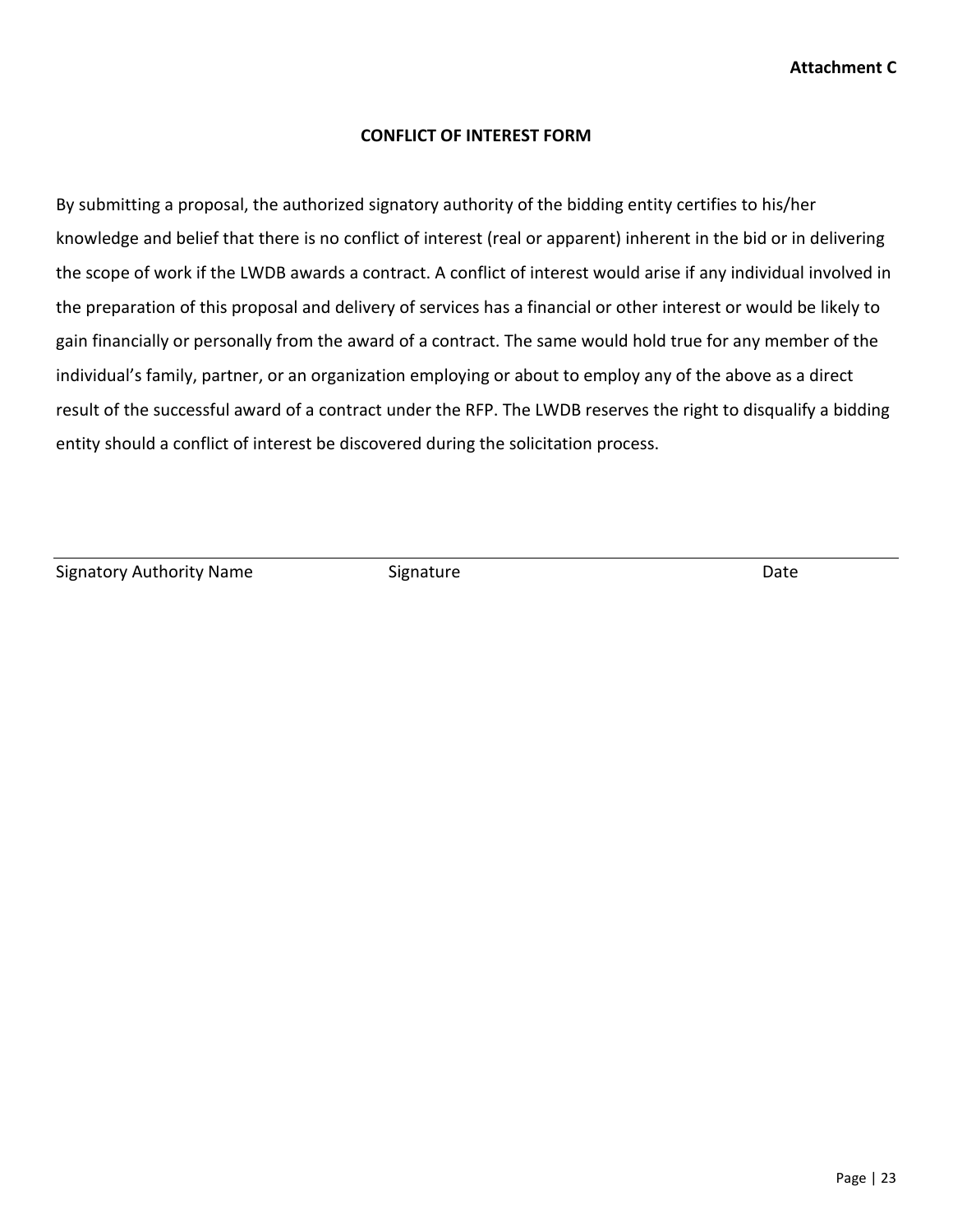## **Attachment D**

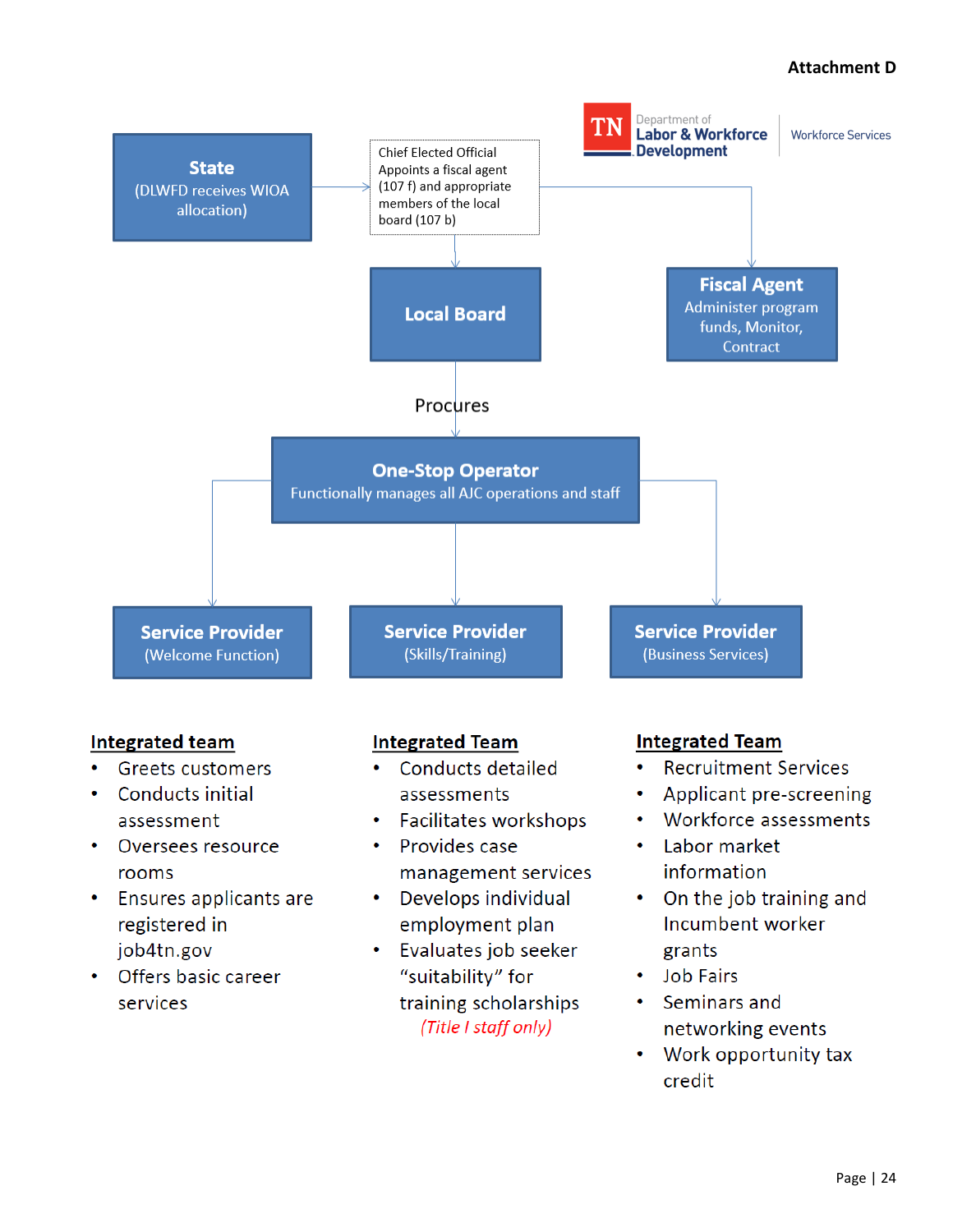## **References**

## **Workforce Innovation and Opportunity Act**

<https://www.congress.gov/bill/113th-congress/house-bill/803/text>

## **WIOA Final Regulations**

[https://www.federalregister.gov/documents/2016/08/19/2016-15975/workforce-innovation-and](https://www.federalregister.gov/documents/2016/08/19/2016-15975/workforce-innovation-and-opportunity-act)[opportunity-act](https://www.federalregister.gov/documents/2016/08/19/2016-15975/workforce-innovation-and-opportunity-act)

## **United States Department of Labor Employment and Training Administration**

[www.doleta.gov](http://www.doleta.gov/)

## **DOL WIOA Overview and other WIOA related information**

<https://www.doleta.gov/WIOA/Overview.cfm>

## **One-Stop Operator Design and Procurement Guides**

**Training and Employment Guidance Letter One-Stop Operations Guidance for the American Job Center Network**

[https://wdr.doleta.gov/directives/attach/TEGL/TEGL\\_16-16.pdf](https://wdr.doleta.gov/directives/attach/TEGL/TEGL_16-16.pdf)

**Training and Employment Guidance Letter Competitive Selection of One-Stop Operator** [https://wdr.doleta.gov/directives/attach/TEGL/TEGL\\_15-16.pdf](https://wdr.doleta.gov/directives/attach/TEGL/TEGL_15-16.pdf)

## **Workforce Services One-Stop Operator and Career Services Provider Procurement** [https://www.tn.gov/content/dam/tn/workforce/documents/ProgramManagement/WorkforceServicesGuidan](https://www.tn.gov/content/dam/tn/workforce/documents/ProgramManagement/WorkforceServicesGuidance-OSOandCareerServiceProviderProcurement.pdf) [ce-OSOandCareerServiceProviderProcurement.pdf](https://www.tn.gov/content/dam/tn/workforce/documents/ProgramManagement/WorkforceServicesGuidance-OSOandCareerServiceProviderProcurement.pdf)

**Workforce Services One-Stop Operator System Design** [WFSPolicyOne-StopSystemDesign.pdf](https://www.tn.gov/content/dam/tn/workforce/documents/wfs/WFSPolicyOne-StopSystemDesign.pdf) (tn.gov)

## **Workforce Services MOU/IFA and attachments**

[https://www.tn.gov/content/dam/tn/workforce/documents/ProgramManagement/WFS](https://www.tn.gov/content/dam/tn/workforce/documents/ProgramManagement/WFS%20MOU-IFA%20guidance%20updated%2012-1-17-2.pdf) MOU-IFA guidance updated [12-1-17-2.pdf](https://www.tn.gov/content/dam/tn/workforce/documents/ProgramManagement/WFS%20MOU-IFA%20guidance%20updated%2012-1-17-2.pdf)

WFS Infrastructure Funding [Agreement.pdf](https://www.tn.gov/content/dam/tn/workforce/documents/ProgramManagement/WFS%20Infrastructure%20Funding%20Agreement.pdf) (tn.gov)

PY 2017 Required MOU [Template](https://www.tn.gov/content/dam/tn/workforce/documents/ProgramManagement/MOU%20Template.pdf) (tn.gov)

[American](https://www.tn.gov/content/dam/tn/workforce/documents/wfs/ajcstyleguidetn01.21.20.pdf) Job Center Style Guide

## **Program Service TEGLs and Guidance**

Training and Employment Guidance Letter WIOA 19-16 Operation Guidance for the Workforce Innovation and Opportunity Act (Services for Adults and Dislocated Workers) [https://wdr.doleta.gov/directives/attach/TEGL/TEGL\\_19-16.pdf](https://wdr.doleta.gov/directives/attach/TEGL/TEGL_19-16.pdf)